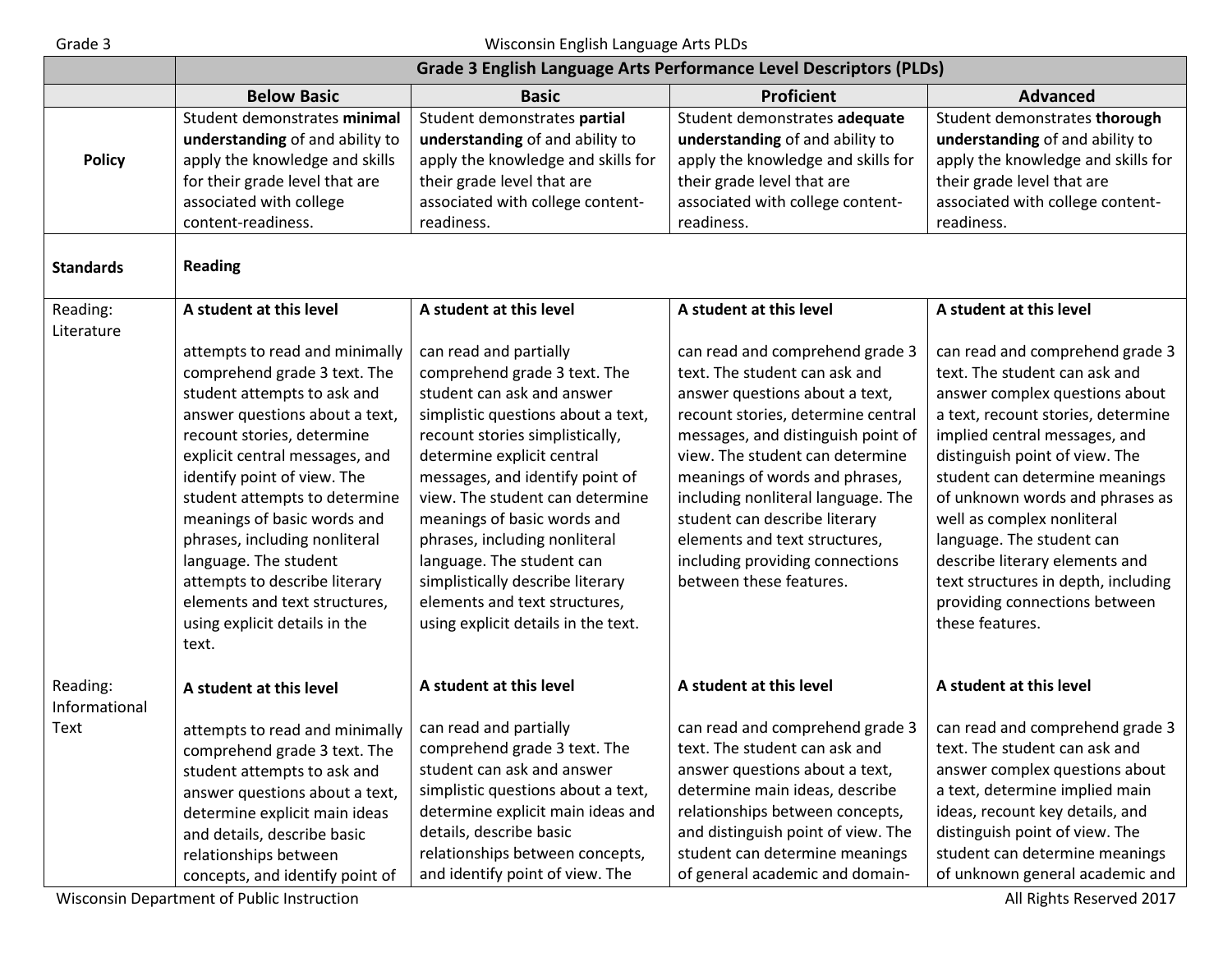| Grade 3 |                                                                                                                                                                                                                                                                                                                                                                                                                                                                                                    | Wisconsin English Language Arts PLDs                                                                                                                                                                                                                                                                                                                                                                                                                                             |                                                                                                                                                                                                                                                                                                                                                                                                                                                                                                                        |                                                                                                                                                                                                                                                                                                                                                                                                                                                                                                                                                                                |
|---------|----------------------------------------------------------------------------------------------------------------------------------------------------------------------------------------------------------------------------------------------------------------------------------------------------------------------------------------------------------------------------------------------------------------------------------------------------------------------------------------------------|----------------------------------------------------------------------------------------------------------------------------------------------------------------------------------------------------------------------------------------------------------------------------------------------------------------------------------------------------------------------------------------------------------------------------------------------------------------------------------|------------------------------------------------------------------------------------------------------------------------------------------------------------------------------------------------------------------------------------------------------------------------------------------------------------------------------------------------------------------------------------------------------------------------------------------------------------------------------------------------------------------------|--------------------------------------------------------------------------------------------------------------------------------------------------------------------------------------------------------------------------------------------------------------------------------------------------------------------------------------------------------------------------------------------------------------------------------------------------------------------------------------------------------------------------------------------------------------------------------|
|         | view. The student attempts to<br>determine meanings of basic<br>general academic and domain-<br>specific words and phrases.<br>The student attempts to use<br>basic text features to locate<br>information and demonstrate<br>minimal understanding of a<br>text, and identify basic text<br>structures. The student<br>attempts to compare or<br>contrast explicit details in<br>texts.                                                                                                           | student can determine meanings<br>of basic general academic and<br>domain-specific words and<br>phrases. The student can use basic<br>text features to locate information<br>and demonstrate partial<br>understanding of a text, describe<br>basic text structures, and compare<br>or contrast explicit details in texts.                                                                                                                                                        | specific words and phrases. The<br>student can use text features to<br>locate information and<br>demonstrate understanding of<br>text, describe text structures, and<br>compare and contrast details in<br>texts.                                                                                                                                                                                                                                                                                                      | domain-specific words and<br>phrases. The student can use text<br>features to locate information and<br>demonstrate thorough<br>understanding of a text, describe<br>text structures in depth, as well as<br>compare and contrast in depth<br>details in texts.                                                                                                                                                                                                                                                                                                                |
|         | <b>Writing</b>                                                                                                                                                                                                                                                                                                                                                                                                                                                                                     |                                                                                                                                                                                                                                                                                                                                                                                                                                                                                  |                                                                                                                                                                                                                                                                                                                                                                                                                                                                                                                        |                                                                                                                                                                                                                                                                                                                                                                                                                                                                                                                                                                                |
| Writing | A student at this level<br>attempts to write simple<br>opinion, informative, and<br>narrative pieces that are basic<br>for task and purpose and that<br>have simplistic organization,<br>details, and precise language.<br>The student attempts to revise<br>text by using basic language,<br>conventions, and techniques.<br>The student attempts to<br>conduct simple, short research<br>projects to investigate a topic.<br>The student attempts to gather<br>some information from<br>sources. | A student at this level<br>can write simple opinion,<br>informative, and narrative pieces<br>that are basic for task and<br>purpose and that have simplistic<br>organization, some details, and<br>some precise language. The<br>student can partially revise text by<br>using basic language, conventions,<br>and techniques. The student can<br>conduct simple, short research<br>projects to investigate a topic. The<br>student can gather some<br>information from sources. | A student at this level<br>can write coherent opinion,<br>informative, and narrative pieces<br>that are appropriate for task and<br>purpose and that have logical<br>organization, clear and relevant<br>supporting details, and precise<br>language. The student can revise<br>text using grade-appropriate<br>language, conventions, and<br>techniques. The student can<br>conduct short research projects<br>that build knowledge about a<br>topic. The student can gather<br>relevant information from<br>sources. | A student at this level<br>can write complex and skillful<br>opinion, informative, and<br>narrative pieces that are<br>appropriate for task and purpose<br>and that have consistently logical<br>organization, clear and relevant<br>supporting details, and precise<br>language. The student can<br>thoroughly revise text by using<br>grade-appropriate language,<br>conventions, and techniques. The<br>student can conduct short<br>research projects to build<br>knowledge about a topic. The<br>student can consistently gather<br>relevant information from<br>sources. |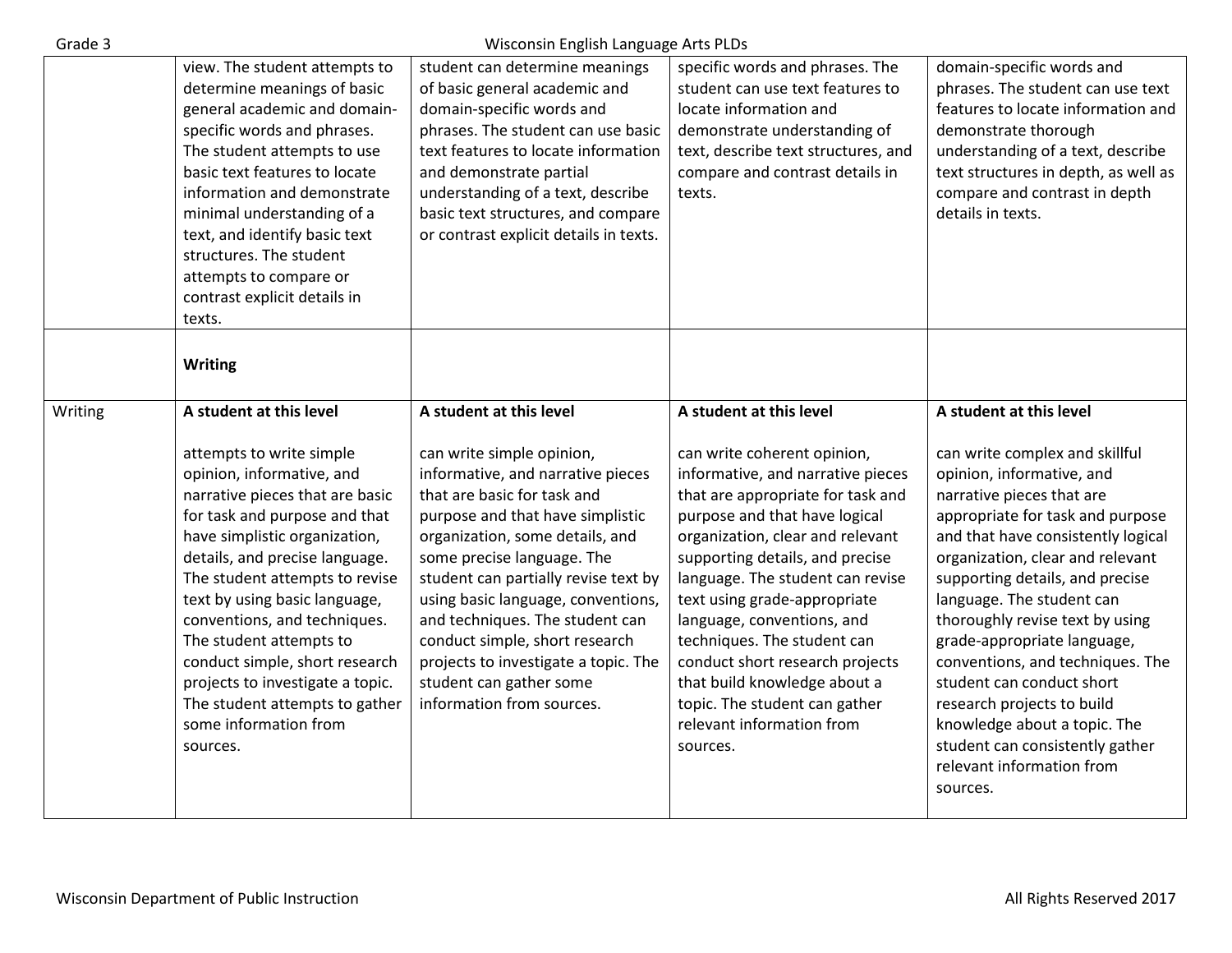|          | Language                                                                                                                                                                                                                                                                                                                                                                                                                                                                                                                                          |                                                                                                                                                                                                                                                                                                                                                                                                                                                                                                               |                                                                                                                                                                                                                                                                                                                                                                                                                                                                                           |                                                                                                                                                                                                                                                                                                                                                                                                                                                                                                                                    |
|----------|---------------------------------------------------------------------------------------------------------------------------------------------------------------------------------------------------------------------------------------------------------------------------------------------------------------------------------------------------------------------------------------------------------------------------------------------------------------------------------------------------------------------------------------------------|---------------------------------------------------------------------------------------------------------------------------------------------------------------------------------------------------------------------------------------------------------------------------------------------------------------------------------------------------------------------------------------------------------------------------------------------------------------------------------------------------------------|-------------------------------------------------------------------------------------------------------------------------------------------------------------------------------------------------------------------------------------------------------------------------------------------------------------------------------------------------------------------------------------------------------------------------------------------------------------------------------------------|------------------------------------------------------------------------------------------------------------------------------------------------------------------------------------------------------------------------------------------------------------------------------------------------------------------------------------------------------------------------------------------------------------------------------------------------------------------------------------------------------------------------------------|
| Language | A student at this level                                                                                                                                                                                                                                                                                                                                                                                                                                                                                                                           | A student at this level                                                                                                                                                                                                                                                                                                                                                                                                                                                                                       | A student at this level                                                                                                                                                                                                                                                                                                                                                                                                                                                                   | A student at this level                                                                                                                                                                                                                                                                                                                                                                                                                                                                                                            |
|          | attempts to demonstrate a<br>basic command of the<br>conventions of standard<br>English grammar, usage,<br>capitalization, punctuation,<br>and spelling when writing. The<br>student attempts to determine<br>or clarify the meaning of some<br>unknown and multiple-<br>meaning words and phrases,<br>some basic and familiar<br>figurative language, word<br>relationships, and nuances in<br>meaning. The student attempts<br>to use basic grade-appropriate<br>conversational, general<br>academic, and domain-specific<br>words and phrases. | can demonstrate a basic<br>command of the conventions of<br>standard English grammar, usage,<br>capitalization, punctuation, and<br>spelling when writing. The student<br>can determine or clarify the<br>meaning of some unknown and<br>multiple-meaning words and<br>phrases, basic and familiar<br>figurative language, word<br>relationships, and nuances in<br>meaning. The student can use<br>basic grade-appropriate<br>conversational, general academic,<br>and domain-specific words and<br>phrases. | can demonstrate command of the<br>conventions of standard English<br>grammar, usage, capitalization,<br>punctuation, and spelling when<br>writing. The student can<br>determine or clarify the meaning<br>of unknown and multiple-meaning<br>words and phrases as well as<br>figurative language, word<br>relationships, and nuances in<br>meaning. The student can<br>accurately use grade-appropriate<br>conversational, general academic,<br>and domain-specific words and<br>phrases. | can demonstrate a comprehensive<br>command of the conventions of<br>standard English grammar, usage,<br>capitalization, punctuation, and<br>spelling when writing. The student<br>can determine or clarify the<br>meaning of unknown and<br>multiple-meaning words and<br>phrases as well as complex<br>figurative language, word<br>relationships, and nuances in<br>meaning. The student can<br>accurately use unfamiliar, grade-<br>appropriate conversational,<br>general academic, and domain-<br>specific words and phrases. |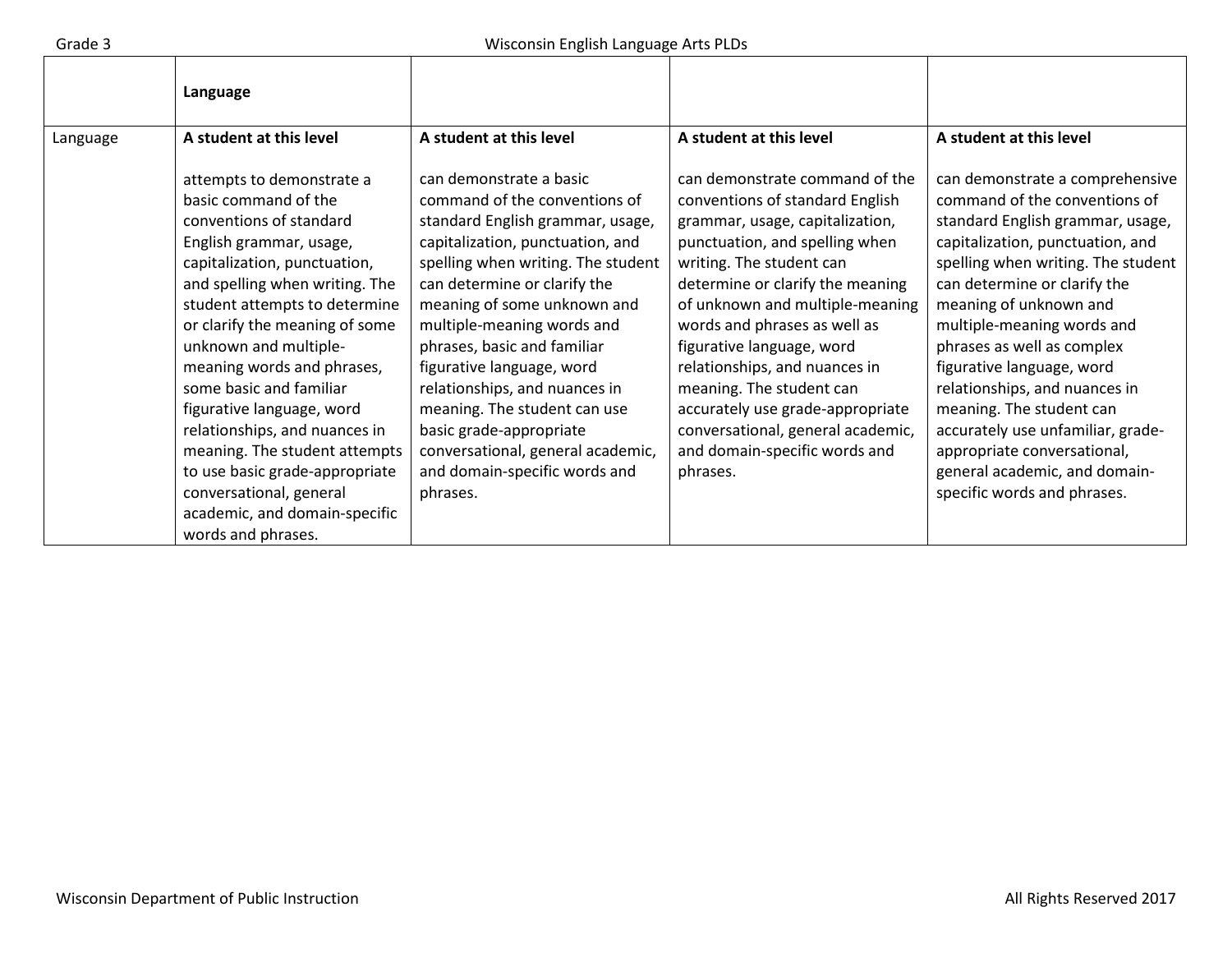# Grade 4 Wisconsin English Language Arts PLDs

|                           | Grade 4 English Language Arts Performance Level Descriptors (PLDs)                                                                                                                                                                                                                                                                                                                                                                                                                                                                                                                            |                                                                                                                                                                                                                                                                                                                                                                                                                                                                                                                                                                                                                           |                                                                                                                                                                                                                                                                                                                                                                                                                                                                                                                                          |                                                                                                                                                                                                                                                                                                                                                                                                                                                                                                                                       |
|---------------------------|-----------------------------------------------------------------------------------------------------------------------------------------------------------------------------------------------------------------------------------------------------------------------------------------------------------------------------------------------------------------------------------------------------------------------------------------------------------------------------------------------------------------------------------------------------------------------------------------------|---------------------------------------------------------------------------------------------------------------------------------------------------------------------------------------------------------------------------------------------------------------------------------------------------------------------------------------------------------------------------------------------------------------------------------------------------------------------------------------------------------------------------------------------------------------------------------------------------------------------------|------------------------------------------------------------------------------------------------------------------------------------------------------------------------------------------------------------------------------------------------------------------------------------------------------------------------------------------------------------------------------------------------------------------------------------------------------------------------------------------------------------------------------------------|---------------------------------------------------------------------------------------------------------------------------------------------------------------------------------------------------------------------------------------------------------------------------------------------------------------------------------------------------------------------------------------------------------------------------------------------------------------------------------------------------------------------------------------|
|                           | <b>Below Basic</b>                                                                                                                                                                                                                                                                                                                                                                                                                                                                                                                                                                            | <b>Basic</b>                                                                                                                                                                                                                                                                                                                                                                                                                                                                                                                                                                                                              | <b>Proficient</b>                                                                                                                                                                                                                                                                                                                                                                                                                                                                                                                        | <b>Advanced</b>                                                                                                                                                                                                                                                                                                                                                                                                                                                                                                                       |
| <b>Policy</b>             | Student demonstrates minimal<br>understanding of and ability to<br>apply the knowledge and skills<br>for their grade level that are<br>associated with college<br>content-readiness.                                                                                                                                                                                                                                                                                                                                                                                                          | Student demonstrates partial<br>understanding of and ability to<br>apply the knowledge and skills for<br>their grade level that are<br>associated with college content-<br>readiness.                                                                                                                                                                                                                                                                                                                                                                                                                                     | Student demonstrates adequate<br>understanding of and ability to<br>apply the knowledge and skills for<br>their grade level that are<br>associated with college content-<br>readiness.                                                                                                                                                                                                                                                                                                                                                   | Student demonstrates thorough<br>understanding of and ability to<br>apply the knowledge and skills for<br>their grade level that are<br>associated with college content-<br>readiness.                                                                                                                                                                                                                                                                                                                                                |
| <b>Standards</b>          | <b>Reading</b>                                                                                                                                                                                                                                                                                                                                                                                                                                                                                                                                                                                |                                                                                                                                                                                                                                                                                                                                                                                                                                                                                                                                                                                                                           |                                                                                                                                                                                                                                                                                                                                                                                                                                                                                                                                          |                                                                                                                                                                                                                                                                                                                                                                                                                                                                                                                                       |
| Reading:<br>Literature    | A student at this level                                                                                                                                                                                                                                                                                                                                                                                                                                                                                                                                                                       | A student at this level                                                                                                                                                                                                                                                                                                                                                                                                                                                                                                                                                                                                   | A student at this level                                                                                                                                                                                                                                                                                                                                                                                                                                                                                                                  | A student at this level                                                                                                                                                                                                                                                                                                                                                                                                                                                                                                               |
|                           | attempts to read and minimally<br>comprehend grade 4 text. The<br>student attempts to make<br>inferences, summarize, identify<br>explicit themes. The student<br>attempts to determine<br>meanings of basic words and<br>phrases, including simplistic<br>figurative language. The<br>student attempts to describe<br>literary elements and attempts<br>to explain basic differences<br>between genres, referring to<br>simplistic structural elements.<br>The student attempts to<br>compare and contrast points of<br>view and similar explicit<br>themes and topics in different<br>texts. | can read and partially<br>comprehend grade 4 text. The<br>student can make simplistic<br>inferences, summarize<br>simplistically, and identify explicit<br>themes and details. The student<br>can determine meanings of basic<br>words and phrases, including<br>figurative language. The student<br>can describe literary elements by<br>using details from the text and<br>explain basic differences between<br>genres, referring to structural<br>elements simplistically. The<br>student can compare and contrast<br>points of view and the treatment<br>of similar explicit themes and<br>topics in different texts. | can read and comprehend grade 4<br>text. The student can make<br>inferences, summarize, and<br>determine themes. The student<br>can determine meanings of words<br>and phrases and figurative<br>language. The student can<br>describe in depth literary<br>elements by using specific details<br>from the text and explain major<br>differences between genres,<br>referring to structural elements.<br>The student can compare and<br>contrast points of view and the<br>treatment of similar themes and<br>topics in different texts. | can read and comprehend grade 4<br>text. The student can make<br>complex inferences, summarize,<br>determine implied themes. The<br>student can determine meanings<br>of unknown words and phrases<br>and complex figurative language.<br>The student can describe in depth<br>literary elements and explain<br>major differences between<br>genres, referring to structural<br>elements. The student can<br>compare and contrast points of<br>view and the treatment of similar<br>themes and topics in different<br>texts in depth. |
| Reading:<br>Informational | A student at this level                                                                                                                                                                                                                                                                                                                                                                                                                                                                                                                                                                       | A student at this level                                                                                                                                                                                                                                                                                                                                                                                                                                                                                                                                                                                                   | A student at this level                                                                                                                                                                                                                                                                                                                                                                                                                                                                                                                  | A student at this level                                                                                                                                                                                                                                                                                                                                                                                                                                                                                                               |
| Text                      | attempts to read and minimally<br>comprehend grade 4 text. The<br>student attempts to make<br>inferences, summarize, identify                                                                                                                                                                                                                                                                                                                                                                                                                                                                 | can read and partially<br>comprehend grade 4 text. The<br>student can make simplistic<br>inferences, summarize                                                                                                                                                                                                                                                                                                                                                                                                                                                                                                            | can read and comprehend grade 4<br>text. The student can make<br>inferences, summarize, determine<br>main ideas, and explain concepts                                                                                                                                                                                                                                                                                                                                                                                                    | can read and comprehend grade 4<br>text. The student can make<br>complex inferences, summarize,<br>determine implied main ideas,                                                                                                                                                                                                                                                                                                                                                                                                      |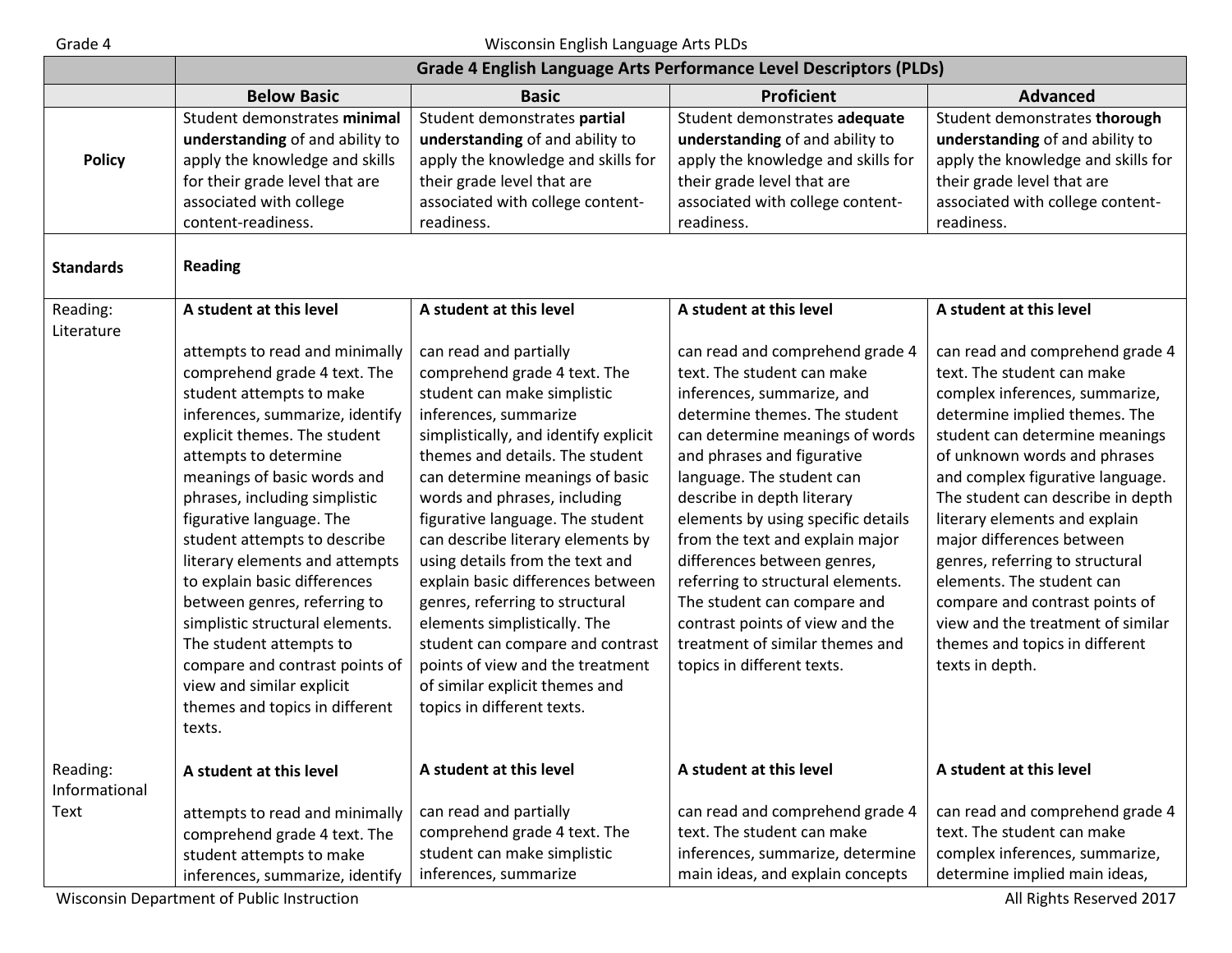| Λ<br>Grade |
|------------|
|------------|

Wisconsin English Language Arts PLDs

|         | explicit main ideas and details,  | simplistically, identify explicit   | or events in texts. The student can | and explain concepts or events in                          |
|---------|-----------------------------------|-------------------------------------|-------------------------------------|------------------------------------------------------------|
|         | and attempts to explain           | main ideas and details, and         | determine meanings of general       | texts in depth. The student can                            |
|         | concepts or events in texts.      | explain concepts or events in texts | academic and domain-specific        | determine meanings of unknown                              |
|         | The student attempts to           | simplistically. The student can     | words and phrases. The student      | general academic and domain-                               |
|         | determine meanings of basic       | determine meanings of basic         | can describe the overall structure  | specific words and phrases. The                            |
|         | general academic and domain-      | general academic and domain-        | of texts, interpret information     | student can describe how the                               |
|         | specific words and phrases.       | specific words and phrases. The     | presented in different ways,        | overall text structure contributes                         |
|         | The student attempts to           | student can identify basic text     | compare and contrast points of      | to meaning in texts, thoroughly                            |
|         | identify basic text structures,   | structures, interpret basic         | view of different accounts, as well | interpret information presented in                         |
|         | interpret basic information       | information presented in different  | as integrate information from       | different ways, compare and                                |
|         | presented in different ways,      | ways, simplistically compare and    | more than one text. The student     | contrast points of view of                                 |
|         | compare and contrast points of    | contrast points of view of          | can explain how authors use         | different accounts, and                                    |
|         | view of different accounts, and   | different accounts, and integrate   | reasons and evidence to supports    | thoroughly integrate information                           |
|         | integrate basic information       | some information from more than     | particular points.                  | from more than one text. The                               |
|         | from more than one text. The      | one text. The student can explain   |                                     | student can thoroughly explain                             |
|         | student attempts to explain       | how authors use basic reasons       |                                     | how authors use reasons and                                |
|         | how authors use reasons and       | and evidence to support particular  |                                     | evidence to support particular                             |
|         | evidence to support particular    | points.                             |                                     | points.                                                    |
|         | points.                           |                                     |                                     |                                                            |
|         |                                   |                                     |                                     |                                                            |
|         |                                   |                                     |                                     |                                                            |
|         |                                   |                                     |                                     |                                                            |
|         | <b>Writing</b>                    |                                     |                                     |                                                            |
| Writing | A student at this level           | A student at this level             | A student at this level             | A student at this level                                    |
|         |                                   |                                     |                                     |                                                            |
|         | attempts to write simple          | can write simple opinion,           | can write coherent opinion,         | can write complex and skillful                             |
|         | opinion, informative, and         | informative, and narrative pieces   | informative, and narrative pieces   | opinion, informative, and                                  |
|         | narrative pieces that are         | that are appropriate for task,      | that are appropriate for task,      | narrative pieces that are                                  |
|         | appropriate for task, purpose,    | purpose, and audience and that      | purpose, and audience and that      | appropriate for task, purpose, and                         |
|         | and audience and that have        | have simplistic organization, some  | have logical organization, clear    | audience and that have                                     |
|         | simplistic organization, details, | details, and some precise           | and relevant supporting details,    | consistently logical organization,                         |
|         | and precise language. The         | language. The student can           | and precise language. The student   | clear and relevant supporting                              |
|         | student attempts to revise text   | partially revise text by using      | can revise text by using grade-     | details, and precise language. The                         |
|         | by using basic language,          | grade-appropriate language,         | appropriate language,               | student can thoroughly revise text                         |
|         | conventions, and techniques.      | conventions, and techniques. The    | conventions, and techniques. The    | by using grade-appropriate                                 |
|         | The student attempts to           | student can conduct simple, short   | student can conduct short           | language, conventions, and                                 |
|         | conduct simple, short research    | research projects that build        | research projects that build        | techniques. The student can                                |
|         | projects that build knowledge.    | knowledge. The student can          | knowledge. The student can          | conduct well-developed, short                              |
|         | The student attempts to gather    | gather some relevant information    | gather relevant information from    | research projects that build<br>knowledge. The student can |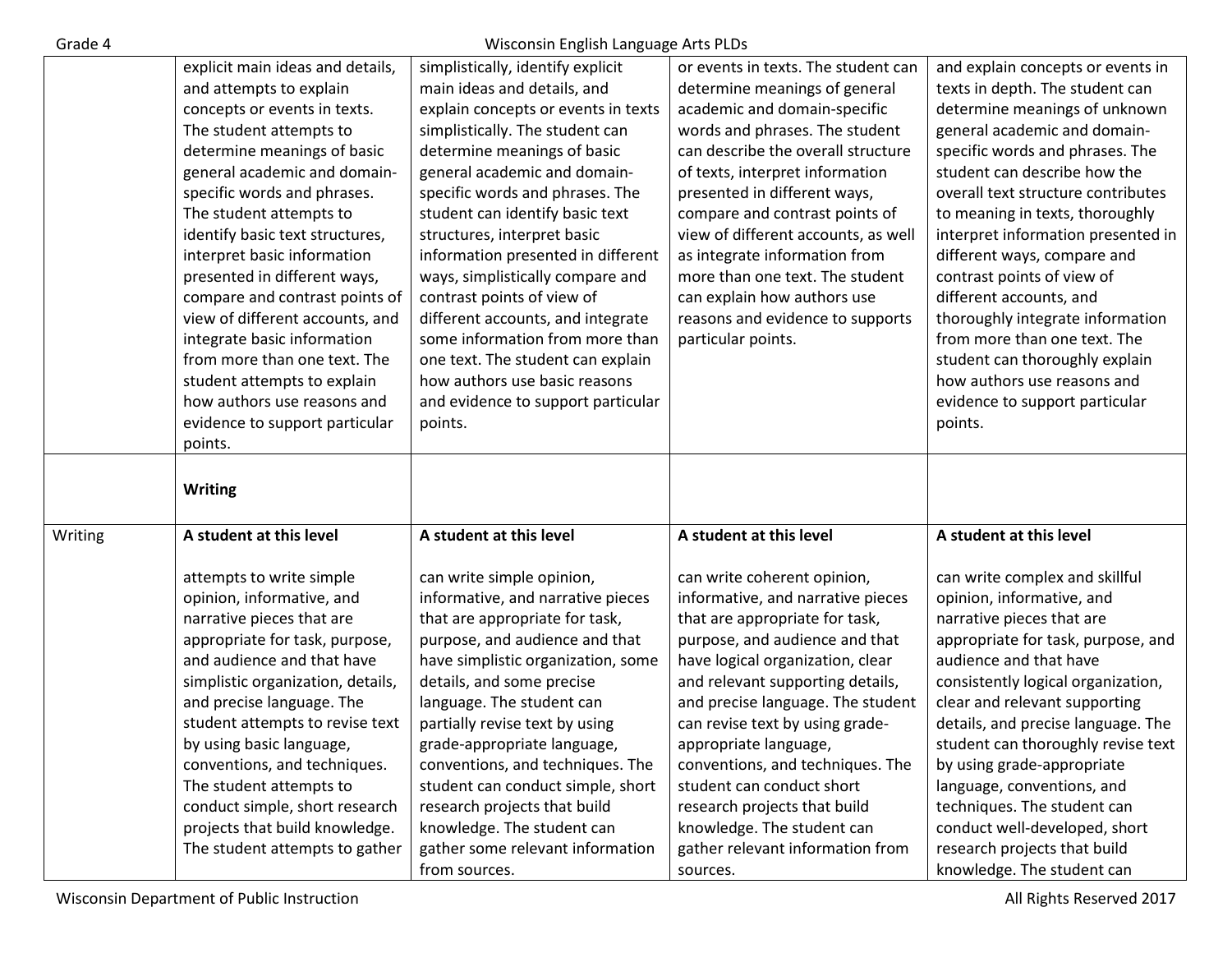|          | some relevant information<br>from sources.                                                                                                                                                                                                                                                                                                                                                                     |                                                                                                                                                                                                                                                                                                                                                                             |                                                                                                                                                                                                                                                                                                                                        | consistently gather relevant<br>information from sources.                                                                                                                                                                                                                                                                                                         |
|----------|----------------------------------------------------------------------------------------------------------------------------------------------------------------------------------------------------------------------------------------------------------------------------------------------------------------------------------------------------------------------------------------------------------------|-----------------------------------------------------------------------------------------------------------------------------------------------------------------------------------------------------------------------------------------------------------------------------------------------------------------------------------------------------------------------------|----------------------------------------------------------------------------------------------------------------------------------------------------------------------------------------------------------------------------------------------------------------------------------------------------------------------------------------|-------------------------------------------------------------------------------------------------------------------------------------------------------------------------------------------------------------------------------------------------------------------------------------------------------------------------------------------------------------------|
|          | Language                                                                                                                                                                                                                                                                                                                                                                                                       |                                                                                                                                                                                                                                                                                                                                                                             |                                                                                                                                                                                                                                                                                                                                        |                                                                                                                                                                                                                                                                                                                                                                   |
| Language | A student at this level                                                                                                                                                                                                                                                                                                                                                                                        | A student at this level                                                                                                                                                                                                                                                                                                                                                     | A student at this level                                                                                                                                                                                                                                                                                                                | A student at this level                                                                                                                                                                                                                                                                                                                                           |
|          | attempts to demonstrate a<br>basic command of the<br>conventions of standard<br>English grammar, usage,<br>capitalization, punctuation,<br>and spelling when writing. The<br>student attempts to determine<br>or clarify the meaning of some<br>unknown and multiple-<br>meaning words and phrases as<br>well as some basic familiar<br>figurative language, word<br>relationships, and nuances in<br>meaning. | can demonstrate a basic<br>command of the conventions of<br>standard English grammar, usage,<br>capitalization, punctuation, and<br>spelling when writing. The student<br>can determine or clarify the<br>meaning of some unknown and<br>multiple-meaning words and<br>phrases and basic familiar<br>figurative language, word<br>relationships, and nuances in<br>meaning. | can demonstrate command of the<br>conventions of standard English<br>grammar, usage, capitalization,<br>punctuation, and spelling when<br>writing. The student can<br>determine or clarify the meaning<br>of unknown and multiple-meaning<br>words and phrases, figurative<br>language, word relationships, and<br>nuances in meaning. | can demonstrate a comprehensive<br>command of the conventions of<br>standard English grammar, usage,<br>capitalization, punctuation, and<br>spelling when writing. The student<br>can determine or clarify the<br>meaning of unknown and<br>multiple-meaning words and<br>phrases, complex figurative<br>language, word relationships, and<br>nuances in meaning. |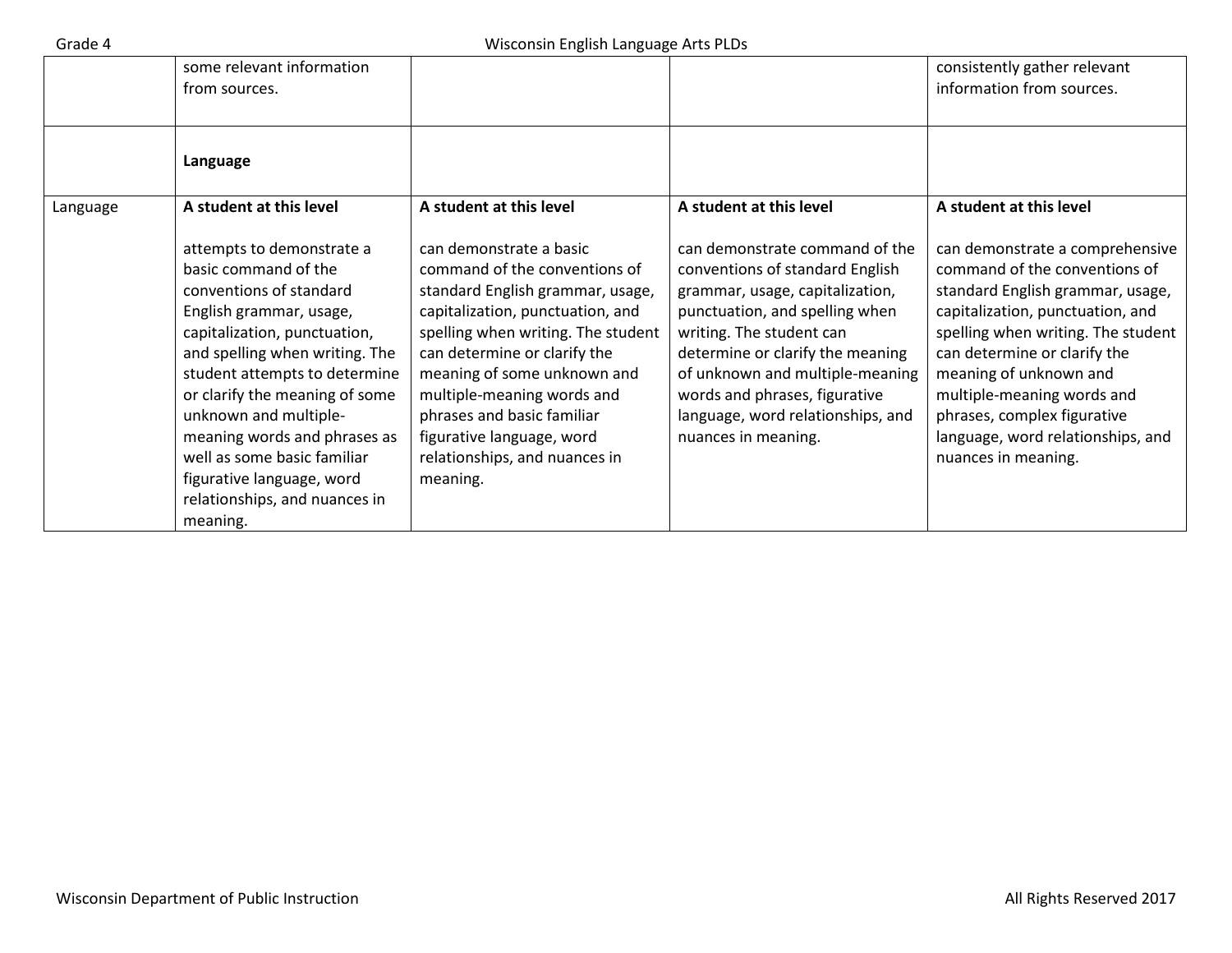### Grade 5 Wisconsin English Language Arts PLDs

|                              | <b>Grade 5 English Language Arts Performance Level Descriptors (PLDs)</b>                                                                                                                                                                                                                                                                                                                                                                                                                                                                                   |                                                                                                                                                                                                                                                                                                                                                                                                                                                                                                                                                                                                        |                                                                                                                                                                                                                                                                                                                                                                                                                             |                                                                                                                                                                                                                                                                                                                                                                                                                                                                                     |
|------------------------------|-------------------------------------------------------------------------------------------------------------------------------------------------------------------------------------------------------------------------------------------------------------------------------------------------------------------------------------------------------------------------------------------------------------------------------------------------------------------------------------------------------------------------------------------------------------|--------------------------------------------------------------------------------------------------------------------------------------------------------------------------------------------------------------------------------------------------------------------------------------------------------------------------------------------------------------------------------------------------------------------------------------------------------------------------------------------------------------------------------------------------------------------------------------------------------|-----------------------------------------------------------------------------------------------------------------------------------------------------------------------------------------------------------------------------------------------------------------------------------------------------------------------------------------------------------------------------------------------------------------------------|-------------------------------------------------------------------------------------------------------------------------------------------------------------------------------------------------------------------------------------------------------------------------------------------------------------------------------------------------------------------------------------------------------------------------------------------------------------------------------------|
|                              | <b>Below Basic</b>                                                                                                                                                                                                                                                                                                                                                                                                                                                                                                                                          | <b>Basic</b>                                                                                                                                                                                                                                                                                                                                                                                                                                                                                                                                                                                           | <b>Proficient</b>                                                                                                                                                                                                                                                                                                                                                                                                           | <b>Advanced</b>                                                                                                                                                                                                                                                                                                                                                                                                                                                                     |
| <b>Policy</b>                | Student demonstrates minimal<br>understanding of and ability to<br>apply the knowledge and skills<br>for their grade level that are<br>associated with college<br>content-readiness.                                                                                                                                                                                                                                                                                                                                                                        | Student demonstrates partial<br>understanding of and ability to<br>apply the knowledge and skills for<br>their grade level that are<br>associated with college content-<br>readiness.                                                                                                                                                                                                                                                                                                                                                                                                                  | Student demonstrates adequate<br>understanding of and ability to<br>apply the knowledge and skills for<br>their grade level that are<br>associated with college content-<br>readiness.                                                                                                                                                                                                                                      | Student demonstrates thorough<br>understanding of and ability to<br>apply the knowledge and skills for<br>their grade level that are<br>associated with college content-<br>readiness.                                                                                                                                                                                                                                                                                              |
| <b>Standards</b>             | <b>Reading</b>                                                                                                                                                                                                                                                                                                                                                                                                                                                                                                                                              |                                                                                                                                                                                                                                                                                                                                                                                                                                                                                                                                                                                                        |                                                                                                                                                                                                                                                                                                                                                                                                                             |                                                                                                                                                                                                                                                                                                                                                                                                                                                                                     |
| Reading:<br>Literature       | A student at this level                                                                                                                                                                                                                                                                                                                                                                                                                                                                                                                                     | A student at this level                                                                                                                                                                                                                                                                                                                                                                                                                                                                                                                                                                                | A student at this level                                                                                                                                                                                                                                                                                                                                                                                                     | A student at this level                                                                                                                                                                                                                                                                                                                                                                                                                                                             |
|                              | attempts to read and minimally<br>comprehend grade 5 text. The<br>student attempts to make<br>inferences, summarize, identify<br>explicit themes and details,<br>and describe how a point of<br>view influences events in a<br>text. The student attempts to<br>determine meanings of basic<br>words and phrases, including<br>figurative language. The<br>student attempts to explain<br>text features and structures<br>used to organize a text and<br>attempts to compare and<br>contrast literary elements by<br>using explicit details in the<br>text. | can read and partially<br>comprehend grade 5 text. The<br>student can make simplistic<br>inferences, summarize<br>simplistically, identify explicit<br>themes and details, and describe<br>simplistically how a point of view<br>influences events in a text. The<br>student can determine meanings<br>of basic words and phrases,<br>including literal and figurative<br>language. The student can<br>simplistically explain text features<br>and structures used to organize a<br>text and can simplistically<br>compare and contrast literary<br>elements by using explicit details<br>in the text. | can read and comprehend grade 5<br>text. The student can make<br>inferences, summarize, determine<br>themes, and describe how a point<br>of view influences events in a text.<br>The student can determine<br>meanings of words and phrases<br>and figurative language. The<br>student can compare and contrast<br>literary elements and text<br>structures, including explaining<br>connections between these<br>features. | can read and comprehend grade 5<br>text. The student can make<br>complex inferences, summarize,<br>determine implied themes, and<br>describe in depth how a point of<br>view influences events in a text.<br>The student can determine<br>meanings of unknown words and<br>phrases and complex figurative<br>language. The student can<br>compare and contrast literary<br>elements and text structures in<br>depth, including explaining<br>connections between these<br>features. |
| Reading:                     | A student at this level                                                                                                                                                                                                                                                                                                                                                                                                                                                                                                                                     | A student at this level                                                                                                                                                                                                                                                                                                                                                                                                                                                                                                                                                                                | A student at this level                                                                                                                                                                                                                                                                                                                                                                                                     | A student at this level                                                                                                                                                                                                                                                                                                                                                                                                                                                             |
| Informational<br><b>Text</b> | attempts to read and minimally<br>comprehend grade 5 text. The<br>student attempts to make<br>inferences, summarize, identify<br>explicit main ideas and details,                                                                                                                                                                                                                                                                                                                                                                                           | can read and partially<br>comprehend grade 5 text. The<br>student can make simplistic<br>inferences, summarize<br>simplistically, identify explicit                                                                                                                                                                                                                                                                                                                                                                                                                                                    | can read and comprehend grade 5<br>text. The student can make<br>inferences, summarize, determine<br>main ideas, and determine<br>meanings of general academic and                                                                                                                                                                                                                                                          | can read and comprehend grade 5<br>text. The student can make<br>complex inferences, summarize,<br>determine implied main ideas,<br>and determine meanings of                                                                                                                                                                                                                                                                                                                       |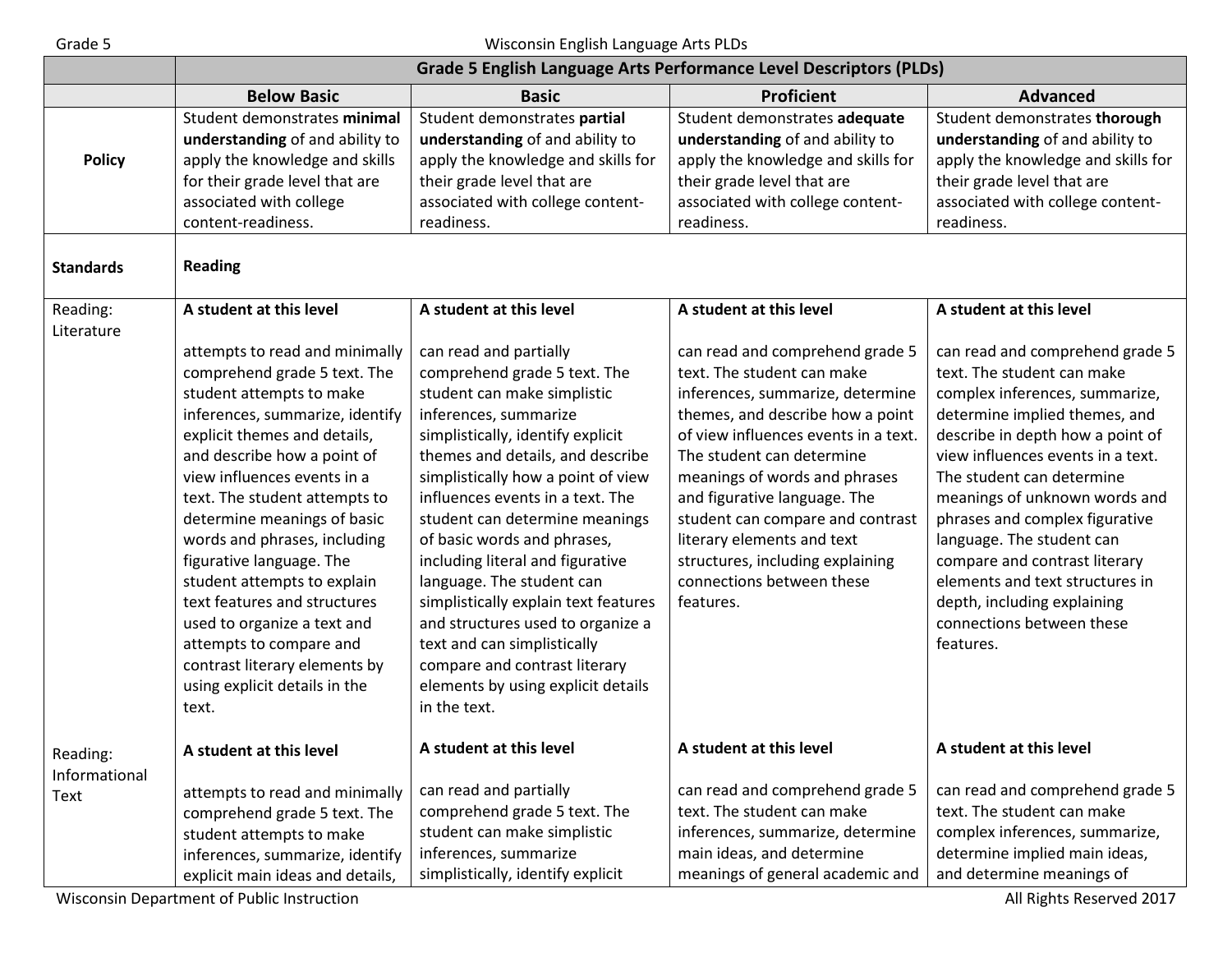| Grade 5 |                                                                                                                                                                                                                                                                                                                                                                                                                                                                                                                             | Wisconsin English Language Arts PLDs                                                                                                                                                                                                                                                                                                                                                                                                                                                                |                                                                                                                                                                                                                                                                                                                                                                                                                                                                                                                     |                                                                                                                                                                                                                                                                                                                                                                                                                                                                                                                                                                                                                 |
|---------|-----------------------------------------------------------------------------------------------------------------------------------------------------------------------------------------------------------------------------------------------------------------------------------------------------------------------------------------------------------------------------------------------------------------------------------------------------------------------------------------------------------------------------|-----------------------------------------------------------------------------------------------------------------------------------------------------------------------------------------------------------------------------------------------------------------------------------------------------------------------------------------------------------------------------------------------------------------------------------------------------------------------------------------------------|---------------------------------------------------------------------------------------------------------------------------------------------------------------------------------------------------------------------------------------------------------------------------------------------------------------------------------------------------------------------------------------------------------------------------------------------------------------------------------------------------------------------|-----------------------------------------------------------------------------------------------------------------------------------------------------------------------------------------------------------------------------------------------------------------------------------------------------------------------------------------------------------------------------------------------------------------------------------------------------------------------------------------------------------------------------------------------------------------------------------------------------------------|
|         | and determine meanings of<br>basic general academic and<br>domain-specific words and<br>phrases. The student attempts<br>to compare or contrast text<br>structures and points of view,<br>integrate basic information<br>from texts, explain simple<br>relationships between<br>concepts, and explain how<br>authors use reasons or<br>evidence to support particular<br>points.                                                                                                                                            | main ideas and details, determine<br>meanings of basic general<br>academic and domain-specific<br>words and phrases. The student<br>can simplistically compare or<br>contrast text structures and points<br>of view, simplistically integrate<br>some information from texts,<br>explain simple relationships<br>between concepts, and explain<br>simplistically how authors use<br>reasons or evidence to support<br>particular points.                                                            | domain-specific words and<br>phrases. The student can compare<br>and contrast text structures and<br>points of view, integrate<br>information from several texts,<br>explain relationships between<br>concepts, and explain how<br>authors use reasons and evidence<br>to support particular points.                                                                                                                                                                                                                | unknown general academic and<br>domain-specific words and<br>phrases. The student can compare<br>and contrast text structures and<br>points of view in depth, integrate<br>information from several texts in<br>an in-depth way, explain complex<br>relationships between concepts,<br>and explain in depth how authors<br>use reasons and evidence to<br>support particular points.                                                                                                                                                                                                                            |
| Writing | Writing<br>A student at this level                                                                                                                                                                                                                                                                                                                                                                                                                                                                                          | A student at this level                                                                                                                                                                                                                                                                                                                                                                                                                                                                             | A student at this level                                                                                                                                                                                                                                                                                                                                                                                                                                                                                             | A student at this level                                                                                                                                                                                                                                                                                                                                                                                                                                                                                                                                                                                         |
|         | attempts to write simple<br>opinion, informative, and<br>narrative pieces that are<br>appropriate for task, purpose,<br>and audience and that have<br>simplistic organization, details,<br>and precise language. The<br>student attempts to revise text<br>by using basic language,<br>conventions, and techniques.<br>The student attempts to<br>conduct simple, short research<br>projects that use several<br>sources to investigate a topic.<br>The student attempts to gather<br>relevant information from<br>sources. | can write simple opinion,<br>informative, and narrative pieces<br>that are basic for task, purpose,<br>and audience and that have<br>simplistic organization, some<br>details, and some precise<br>language. The student can<br>partially revise text by using basic<br>language, conventions, and<br>techniques. The student can<br>conduct simple, short research<br>projects, us several sources to<br>investigate a topic. The student<br>can gather some relevant<br>information from sources. | can write coherent opinion,<br>informative, and narrative pieces<br>that are appropriate for task,<br>purpose, and audience and that<br>have logical organization, clear<br>and relevant supporting details,<br>and precise language. The student<br>can revise text by using grade-<br>appropriate language,<br>conventions, and techniques. The<br>student can conduct short<br>research projects that use several<br>sources to build knowledge. The<br>student can gather relevant<br>information from sources. | can write complex and skillful<br>opinion, informative, and<br>narrative pieces that are<br>appropriate for task, purpose, and<br>audience and that have<br>consistently logical organization,<br>clear and relevant supporting<br>details, and effective precise<br>language. The student can<br>thoroughly revise text by using<br>grade-appropriate language,<br>conventions, and techniques. The<br>student can conduct well-<br>developed, short research<br>projects that use several sources<br>to build knowledge. The student<br>can consistently gather relevant<br>information from several sources. |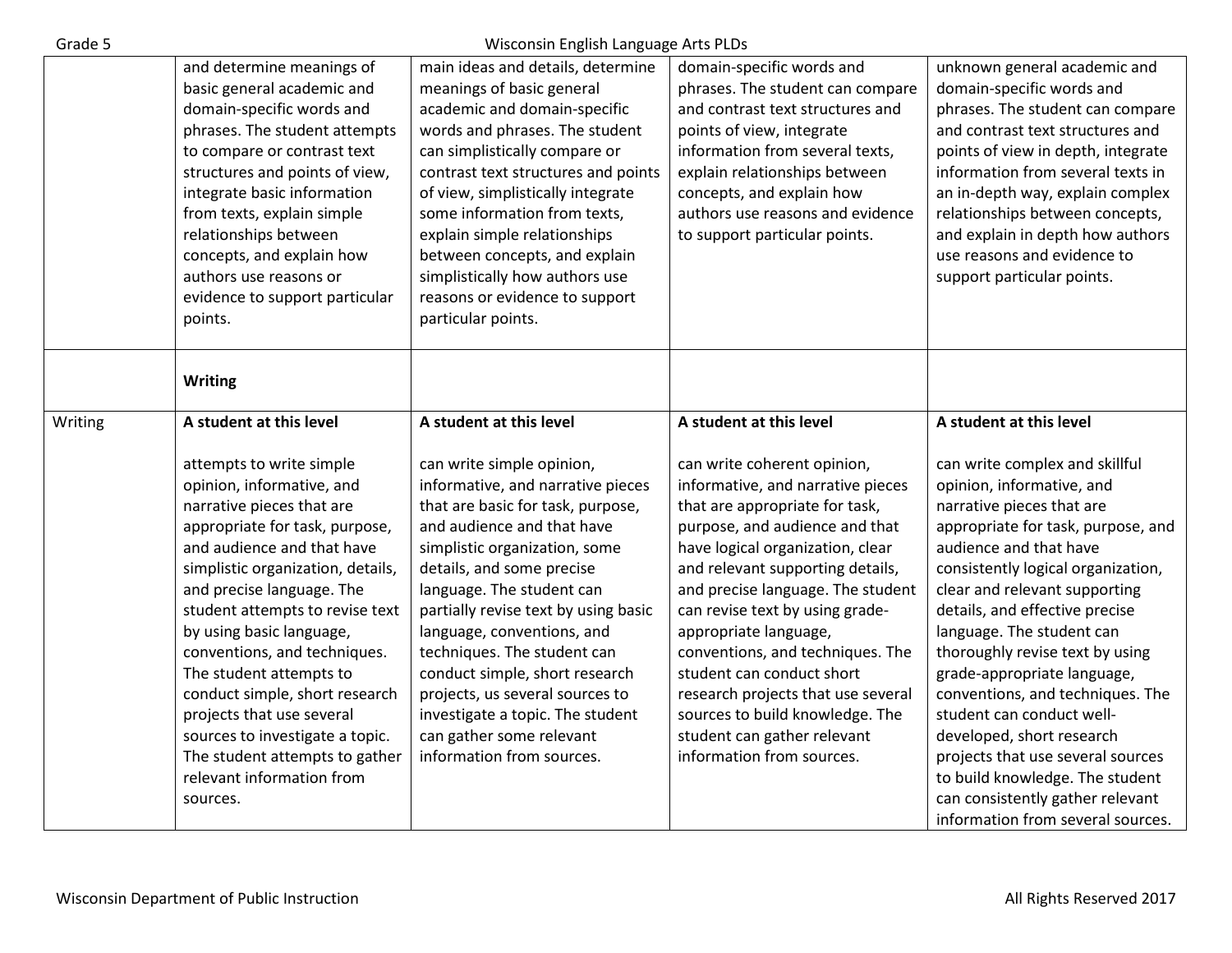|          | Language                                                                                                                                                                                                                                                                                                                                                                                                                                                                                                              |                                                                                                                                                                                                                                                                                                                                                                                                                                                                                                                   |                                                                                                                                                                                                                                                                                                                                                                                                                                                                        |                                                                                                                                                                                                                                                                                                                                                                                                                                                                                                           |
|----------|-----------------------------------------------------------------------------------------------------------------------------------------------------------------------------------------------------------------------------------------------------------------------------------------------------------------------------------------------------------------------------------------------------------------------------------------------------------------------------------------------------------------------|-------------------------------------------------------------------------------------------------------------------------------------------------------------------------------------------------------------------------------------------------------------------------------------------------------------------------------------------------------------------------------------------------------------------------------------------------------------------------------------------------------------------|------------------------------------------------------------------------------------------------------------------------------------------------------------------------------------------------------------------------------------------------------------------------------------------------------------------------------------------------------------------------------------------------------------------------------------------------------------------------|-----------------------------------------------------------------------------------------------------------------------------------------------------------------------------------------------------------------------------------------------------------------------------------------------------------------------------------------------------------------------------------------------------------------------------------------------------------------------------------------------------------|
| Language | A student at this level                                                                                                                                                                                                                                                                                                                                                                                                                                                                                               | A student at this level                                                                                                                                                                                                                                                                                                                                                                                                                                                                                           | A student at this level                                                                                                                                                                                                                                                                                                                                                                                                                                                | A student at this level                                                                                                                                                                                                                                                                                                                                                                                                                                                                                   |
|          | attempts to demonstrate a<br>basic command of the<br>conventions of standard<br>English grammar, usage,<br>capitalization, punctuation,<br>and spelling when writing. The<br>student attempts to determine<br>or clarify the meaning of some<br>unknown and multiple-<br>meaning words as well as basic<br>and familiar figurative<br>language, word relationships,<br>and nuances in meaning. The<br>student attempts to use some<br>grade-appropriate general<br>academic and domain-specific<br>words and phrases. | can demonstrate a basic<br>command of the conventions of<br>standard English grammar, usage,<br>capitalization, punctuation, and<br>spelling when writing. The student<br>can determine or clarify the<br>meaning of some unknown and<br>multiple-meaning words and<br>phrases as well as basic and<br>familiar figurative language, word<br>relationships, and nuances in<br>meaning. The student can<br>accurately use some grade-<br>appropriate general academic and<br>domain-specific words and<br>phrases. | can demonstrate command of the<br>conventions of standard English<br>grammar, usage, capitalization,<br>punctuation, and spelling when<br>writing. The student can<br>determine or clarify the meaning<br>of unknown and multiple-meaning<br>words and phrases as well as<br>figurative language, word<br>relationships, and nuances in<br>meaning. The student can<br>accurately use grade-appropriate<br>general academic and domain-<br>specific words and phrases. | can demonstrate a<br>comprehensive command of the<br>conventions of standard English<br>grammar, usage, capitalization,<br>punctuation, and spelling when<br>writing. The student can<br>determine or clarify the meaning<br>of unknown and multiple-meaning<br>words and phrases as well as<br>complex figurative language, word<br>relationships, and nuances in<br>meaning. The student accurately<br>uses unfamiliar grade-appropriate<br>general academic and domain-<br>specific words and phrases. |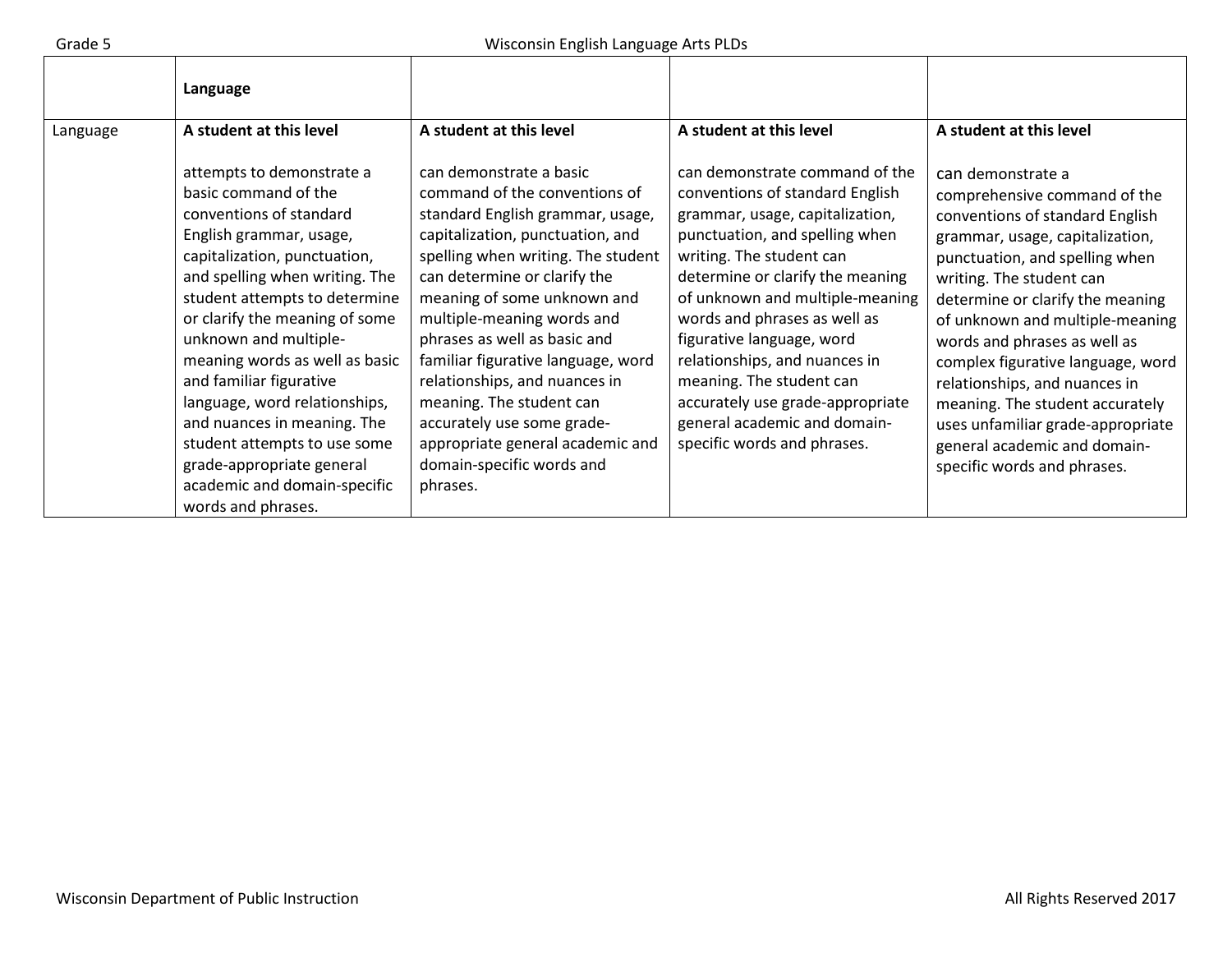#### Grade 6 Grade 6 Wisconsin English Language Arts PLDs

|                           | <b>Grade 6 English Language Arts Performance Level Descriptors (PLDs)</b>                                                                                                                                                                                                                                                                                                                                                                                                                                                                                             |                                                                                                                                                                                                                                                                                                                                                                                                                                                                                                                                                                                                                                              |                                                                                                                                                                                                                                                                                                                                                                                                                                                                                      |                                                                                                                                                                                                                                                                                                                                                                                                                                                                                                                                                                                |
|---------------------------|-----------------------------------------------------------------------------------------------------------------------------------------------------------------------------------------------------------------------------------------------------------------------------------------------------------------------------------------------------------------------------------------------------------------------------------------------------------------------------------------------------------------------------------------------------------------------|----------------------------------------------------------------------------------------------------------------------------------------------------------------------------------------------------------------------------------------------------------------------------------------------------------------------------------------------------------------------------------------------------------------------------------------------------------------------------------------------------------------------------------------------------------------------------------------------------------------------------------------------|--------------------------------------------------------------------------------------------------------------------------------------------------------------------------------------------------------------------------------------------------------------------------------------------------------------------------------------------------------------------------------------------------------------------------------------------------------------------------------------|--------------------------------------------------------------------------------------------------------------------------------------------------------------------------------------------------------------------------------------------------------------------------------------------------------------------------------------------------------------------------------------------------------------------------------------------------------------------------------------------------------------------------------------------------------------------------------|
|                           | <b>Below Basic</b>                                                                                                                                                                                                                                                                                                                                                                                                                                                                                                                                                    | <b>Basic</b>                                                                                                                                                                                                                                                                                                                                                                                                                                                                                                                                                                                                                                 | <b>Proficient</b>                                                                                                                                                                                                                                                                                                                                                                                                                                                                    | <b>Advanced</b>                                                                                                                                                                                                                                                                                                                                                                                                                                                                                                                                                                |
| <b>Policy</b>             | Student demonstrates minimal<br>understanding of and ability to<br>apply the knowledge and skills<br>for their grade level that are<br>associated with college<br>content-readiness.                                                                                                                                                                                                                                                                                                                                                                                  | Student demonstrates partial<br>understanding of and ability to<br>apply the knowledge and skills for<br>their grade level that are<br>associated with college content-<br>readiness.                                                                                                                                                                                                                                                                                                                                                                                                                                                        | Student demonstrates adequate<br>understanding of and ability to<br>apply the knowledge and skills for<br>their grade level that are<br>associated with college content-<br>readiness.                                                                                                                                                                                                                                                                                               | Student demonstrates thorough<br>understanding of and ability to<br>apply the knowledge and skills for<br>their grade level that are<br>associated with college content-<br>readiness.                                                                                                                                                                                                                                                                                                                                                                                         |
| <b>Standards</b>          | <b>Reading</b>                                                                                                                                                                                                                                                                                                                                                                                                                                                                                                                                                        |                                                                                                                                                                                                                                                                                                                                                                                                                                                                                                                                                                                                                                              |                                                                                                                                                                                                                                                                                                                                                                                                                                                                                      |                                                                                                                                                                                                                                                                                                                                                                                                                                                                                                                                                                                |
| Reading:<br>Literature    | A student at this level                                                                                                                                                                                                                                                                                                                                                                                                                                                                                                                                               | A student at this level                                                                                                                                                                                                                                                                                                                                                                                                                                                                                                                                                                                                                      | A student at this level                                                                                                                                                                                                                                                                                                                                                                                                                                                              | A student at this level                                                                                                                                                                                                                                                                                                                                                                                                                                                                                                                                                        |
|                           | attempts to read and minimally<br>comprehend grade 6 text. The<br>student attempts to make<br>inferences, summarize, identify<br>explicit themes and details,<br>and explain how an author<br>develops point of view. The<br>student attempts to determine<br>meanings of basic words and<br>phrases, including simple<br>figurative language, and<br>attempts to analyze the impact<br>of word choice on meaning and<br>tone. The student attempts to<br>describe literary elements and<br>text structures and compare<br>and contrast texts in different<br>genres. | can read and partially<br>comprehend grade 6 text. The<br>student can make simplistic<br>inferences, summarize<br>simplistically, identify explicit<br>themes and details, and explain<br>simplistically how an author<br>develops point of view. The<br>student can determine meanings<br>of basic words and phrases,<br>including simple figurative<br>language, and can analyze<br>simplistically the impact of word<br>choice on meaning and tone. The<br>student can simplistically describe<br>literary elements, simplistically<br>describe text structures, and<br>simplistically compare and<br>contrast texts in different genres. | can read and comprehend grade 6<br>text. The student can make<br>inferences, summarize objectively,<br>determine themes, and explain<br>how an author develops point of<br>view. The student can determine<br>meanings of words and phrases,<br>including figurative language, and<br>analyze the impact of word choice<br>on meaning and tone. The student<br>can describe literary elements,<br>analyze text structures, and<br>compare and contrast texts in<br>different genres. | can read and comprehend grade 6<br>text. The student can make<br>complex inferences, thoroughly<br>summarize objectively, determine<br>implied themes, and explain in<br>depth how an author develops<br>point of view. The student can<br>determine meanings of unknown<br>words and phrases, including<br>complex figurative language, and<br>analyze thoroughly the impact of<br>word choice on meaning and<br>tone. The student can describe<br>literary elements in depth, analyze<br>text structures, and compare and<br>contrast texts in different genres<br>in depth. |
| Reading:<br>Informational | A student at this level                                                                                                                                                                                                                                                                                                                                                                                                                                                                                                                                               | A student at this level                                                                                                                                                                                                                                                                                                                                                                                                                                                                                                                                                                                                                      | A student at this level                                                                                                                                                                                                                                                                                                                                                                                                                                                              | A student at this level                                                                                                                                                                                                                                                                                                                                                                                                                                                                                                                                                        |
| <b>Text</b>               | attempts to read and minimally<br>comprehend grade 6 text. The<br>student attempts to make                                                                                                                                                                                                                                                                                                                                                                                                                                                                            | can read and partially<br>comprehend grade 6 text. The<br>student can make simplistic<br>inferences, summarize, identify                                                                                                                                                                                                                                                                                                                                                                                                                                                                                                                     | can read and comprehend grade 6<br>text. The student can make<br>inferences, summarize objectively,<br>determine main ideas, determine                                                                                                                                                                                                                                                                                                                                               | can read and comprehend grade 6<br>text. The student can make<br>complex inferences, thoroughly<br>summarize objectively, determine                                                                                                                                                                                                                                                                                                                                                                                                                                            |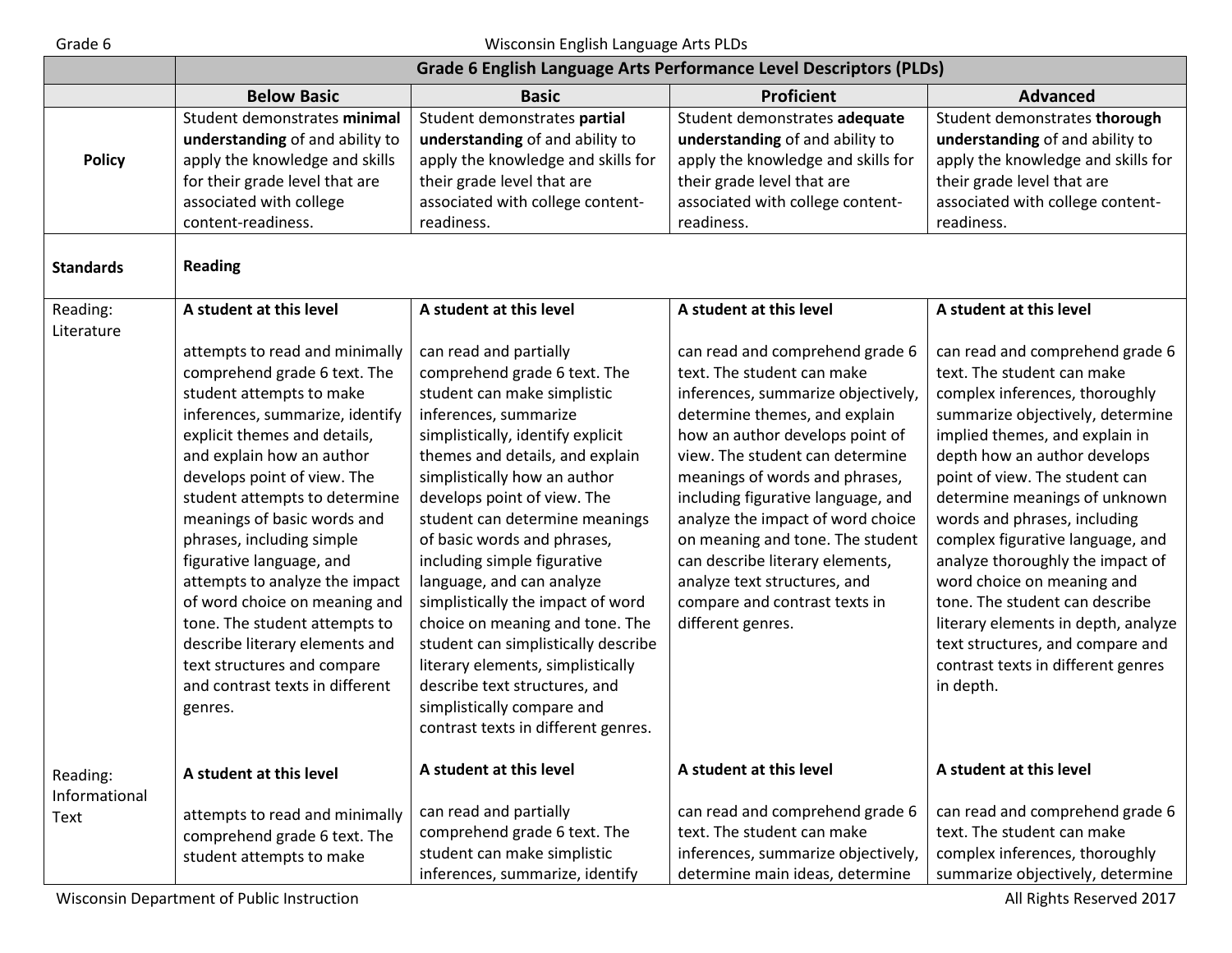| ırade |  |
|-------|--|
|       |  |

### Wisconsin English Language Arts PLDs

|         | inferences, summarize, identify  | explicit main ideas and details,   | meanings of words and phrases,     | implied main ideas, and              |
|---------|----------------------------------|------------------------------------|------------------------------------|--------------------------------------|
|         | explicit main ideas and details, | and determine meanings of basic    | including figurative and technical | determine meanings of unknown        |
|         | and determine meanings of        | words and phrases, including       | language. The student can          | words and phrases, including         |
|         | basic words and phrases,         | simple figurative and technical    | determine point of view or         | complex figurative and technical     |
|         | including simple figurative and  | language. The student can          | purpose and explain how it is      | language. The student can            |
|         | technical language. The          | determine point of view or         | conveyed as well as analyze how    | determine point of view or           |
|         | student attempts to determine    | purpose, and simplistically        | key events or ideas are introduced | purpose and explain in depth how     |
|         | point of view or purpose and     | determine how key events or        | or developed in text. The student  | it is conveyed, and analyze in       |
|         | how key events are introduced    | ideas are introduced or developed  | can analyze text structure and     | depth how key events or ideas are    |
|         | or developed in text. The        | in text. The student can           | integrate information presented    | introduced or developed in text.     |
|         | student attempts to analyze      | simplistically analyze text        | in different formats. The student  | The student can analyze in depth     |
|         | text structure and integrate     | structure and integrate basic      | can trace and evaluate arguments   | text structure and thoroughly        |
|         | basic information presented in   | information presented in different | and claims in text, distinguishing | integrate information presented      |
|         | different formats. The student   | formats. The student can trace     | claims supported by evidence       | in different formats. The student    |
|         | attempts to trace and evaluate   | and simplistically evaluate        | from those that are not as well as | can trace and evaluate in depth      |
|         | arguments and claims, and        | arguments and claims, and          | compare and contrast authors'      | arguments and claims in text,        |
|         | compare and contrast authors'    | simplistically compare and         | presentations of events.           | distinguishing claims supported by   |
|         | presentations of events.         | contrast authors' presentations of |                                    | evidence from those that are not,    |
|         |                                  | events.                            |                                    | and compare and contrast in          |
|         |                                  |                                    |                                    | depth authors' presentations of      |
|         |                                  |                                    |                                    | events.                              |
|         |                                  |                                    |                                    |                                      |
|         | <b>Writing</b>                   |                                    |                                    |                                      |
|         |                                  |                                    |                                    |                                      |
| Writing | A student at this level          | A student at this level            | A student at this level            | A student at this level              |
|         |                                  |                                    |                                    |                                      |
|         | attempts to write simple         | can write simple argumentative,    | can write coherent                 | can write complex and skillful       |
|         | argumentative, informative,      | informative, and narrative pieces  | argumentative, informative, and    | argumentative, informative, and      |
|         | and narrative pieces that are    | that are basic for task, purpose   | narrative pieces that are          | narrative pieces that are            |
|         | appropriate for task, purpose,   | and audience and that have         | appropriate for task, purpose, and | appropriate for task, purpose, and   |
|         | and audience and that have       | simplistic organization, some      | audience and that have logical     | audience and that have               |
|         | organization, details, precise   | details, some precise language,    | organization, clear and relevant   | consistently logical organization,   |
|         | language, and appropriate        | and inconsistently appropriate     | supporting details, precise        | clear and relevant supporting        |
|         | style. The student attempts to   | style. The student can partially   | language, and appropriate style.   | details, effective precise language, |
|         | revise text by using basic       | revise text by using basic         | The student can revise text by     | and consistently appropriate style.  |
|         | language, conventions, and       | language, conventions, and         | using grade-appropriate language,  | The student can revise text          |
|         | techniques. The student          | techniques. The student can        | conventions, and techniques. The   | thoroughly by using grade-           |
|         | attempts to conduct simple,      | conduct simple, short research     | student can conduct short          | appropriate language,                |
|         | short research projects using    | projects, using sources to answer  | research projects, using several   | conventions, and techniques. The     |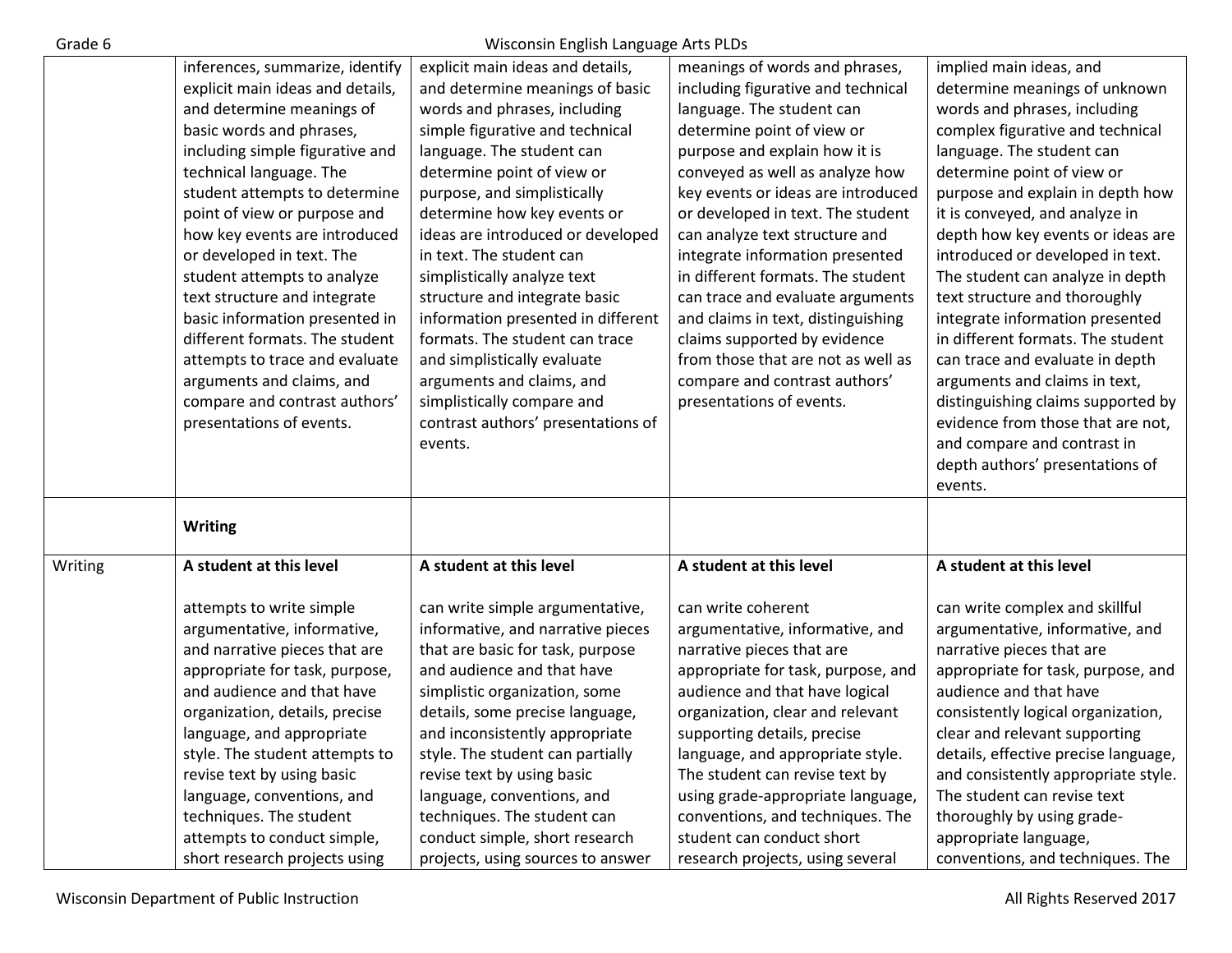| Grade 6  | Wisconsin English Language Arts PLDs                                                                                                                                                                                                                                                                                                                                                                                                                                                                                  |                                                                                                                                                                                                                                                                                                                                                                                                                                                                                                                   |                                                                                                                                                                                                                                                                                                                                                                                                                                                                        |                                                                                                                                                                                                                                                                                                                                                                                                                                                                                                                 |  |
|----------|-----------------------------------------------------------------------------------------------------------------------------------------------------------------------------------------------------------------------------------------------------------------------------------------------------------------------------------------------------------------------------------------------------------------------------------------------------------------------------------------------------------------------|-------------------------------------------------------------------------------------------------------------------------------------------------------------------------------------------------------------------------------------------------------------------------------------------------------------------------------------------------------------------------------------------------------------------------------------------------------------------------------------------------------------------|------------------------------------------------------------------------------------------------------------------------------------------------------------------------------------------------------------------------------------------------------------------------------------------------------------------------------------------------------------------------------------------------------------------------------------------------------------------------|-----------------------------------------------------------------------------------------------------------------------------------------------------------------------------------------------------------------------------------------------------------------------------------------------------------------------------------------------------------------------------------------------------------------------------------------------------------------------------------------------------------------|--|
|          | sources to answer a question.<br>The student attempts to gather                                                                                                                                                                                                                                                                                                                                                                                                                                                       | a question. The student can<br>gather some relevant information                                                                                                                                                                                                                                                                                                                                                                                                                                                   | sources to answer a question. The<br>student can gather relevant                                                                                                                                                                                                                                                                                                                                                                                                       | student can conduct well-<br>developed, short research                                                                                                                                                                                                                                                                                                                                                                                                                                                          |  |
|          | relevant information from<br>sources, assess credibility of<br>sources, and paraphrase<br>information.                                                                                                                                                                                                                                                                                                                                                                                                                | from sources, assess credibility of<br>some sources, and paraphrase<br>some information.                                                                                                                                                                                                                                                                                                                                                                                                                          | information from sources, assess<br>credibility of sources, and<br>paraphrase information.                                                                                                                                                                                                                                                                                                                                                                             | projects, using several sources to<br>answer a question. The student<br>can consistently gather relevant<br>information from sources,<br>consistently assess credibility of<br>sources, and consistently<br>paraphrase information.                                                                                                                                                                                                                                                                             |  |
|          | Language                                                                                                                                                                                                                                                                                                                                                                                                                                                                                                              |                                                                                                                                                                                                                                                                                                                                                                                                                                                                                                                   |                                                                                                                                                                                                                                                                                                                                                                                                                                                                        |                                                                                                                                                                                                                                                                                                                                                                                                                                                                                                                 |  |
| Language | A student at this level                                                                                                                                                                                                                                                                                                                                                                                                                                                                                               | A student at this level                                                                                                                                                                                                                                                                                                                                                                                                                                                                                           | A student at this level                                                                                                                                                                                                                                                                                                                                                                                                                                                | A student at this level                                                                                                                                                                                                                                                                                                                                                                                                                                                                                         |  |
|          | attempts to demonstrate a<br>basic command of the<br>conventions of standard<br>English grammar, usage,<br>capitalization, punctuation,<br>and spelling when writing. The<br>student attempts to determine<br>or clarify the meaning of some<br>unknown and multiple-<br>meaning words as well as basic<br>and familiar figurative<br>language, word relationships,<br>and nuances in meaning. The<br>student attempts to use some<br>grade-appropriate general<br>academic and domain-specific<br>words and phrases. | can demonstrate a basic<br>command of the conventions of<br>standard English grammar, usage,<br>capitalization, punctuation, and<br>spelling when writing. The student<br>can determine or clarify the<br>meaning of some unknown and<br>multiple-meaning words and<br>phrases as well as basic and<br>familiar figurative language, word<br>relationships, and nuances in<br>meaning. The student can<br>accurately use some grade-<br>appropriate general academic and<br>domain-specific words and<br>phrases. | can demonstrate command of the<br>conventions of standard English<br>grammar, usage, capitalization,<br>punctuation, and spelling when<br>writing. The student can<br>determine or clarify the meaning<br>of unknown and multiple-meaning<br>words and phrases as well as<br>figurative language, word<br>relationships, and nuances in<br>meaning. The student can<br>accurately use grade-appropriate<br>general academic and domain-<br>specific words and phrases. | can demonstrate a comprehensive<br>command of the conventions of<br>standard English grammar, usage,<br>capitalization, punctuation, and<br>spelling when writing. The student<br>can determine or clarify the<br>meaning of unknown and<br>multiple-meaning words and<br>phrases as well as complex<br>figurative language, word<br>relationships, and nuances in<br>meaning. The student can<br>accurately use unfamiliar grade-<br>appropriate general academic and<br>domain-specific words and<br>phrases. |  |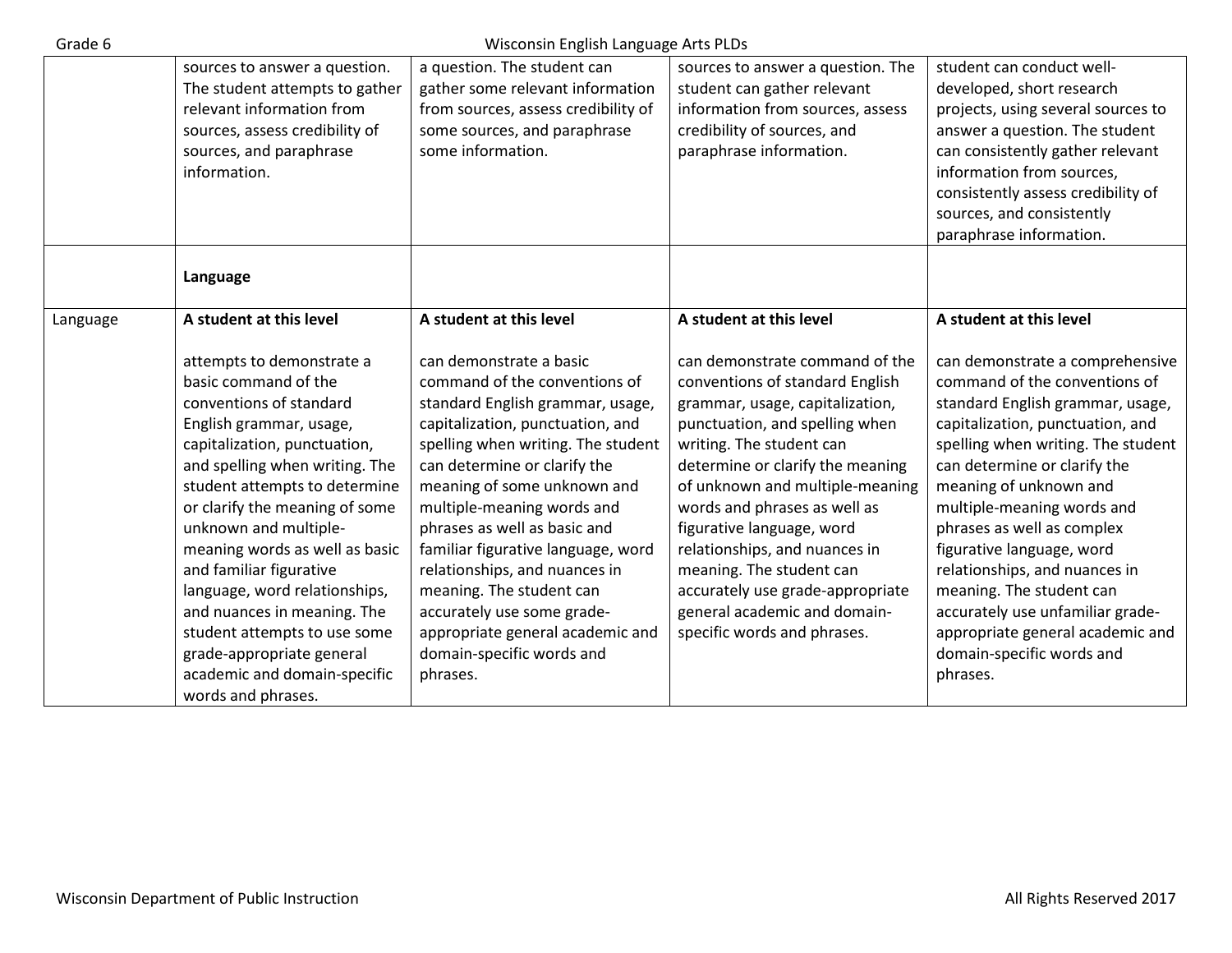# Grade 7 Wisconsin English Language Arts PLDs

|                        | <b>Grade 7 English Language Arts Performance Level Descriptors (PLDs)</b>                                                                                                                                                                                                                                                                                                                                                                                                                                                                                                                         |                                                                                                                                                                                                                                                                                                                                                                                                                                                                                                                                                                                                                                                                 |                                                                                                                                                                                                                                                                                                                                                                                                                                                                                                                                                                                    |                                                                                                                                                                                                                                                                                                                                                                                                                                                                                                                                                                                                                                                                                     |
|------------------------|---------------------------------------------------------------------------------------------------------------------------------------------------------------------------------------------------------------------------------------------------------------------------------------------------------------------------------------------------------------------------------------------------------------------------------------------------------------------------------------------------------------------------------------------------------------------------------------------------|-----------------------------------------------------------------------------------------------------------------------------------------------------------------------------------------------------------------------------------------------------------------------------------------------------------------------------------------------------------------------------------------------------------------------------------------------------------------------------------------------------------------------------------------------------------------------------------------------------------------------------------------------------------------|------------------------------------------------------------------------------------------------------------------------------------------------------------------------------------------------------------------------------------------------------------------------------------------------------------------------------------------------------------------------------------------------------------------------------------------------------------------------------------------------------------------------------------------------------------------------------------|-------------------------------------------------------------------------------------------------------------------------------------------------------------------------------------------------------------------------------------------------------------------------------------------------------------------------------------------------------------------------------------------------------------------------------------------------------------------------------------------------------------------------------------------------------------------------------------------------------------------------------------------------------------------------------------|
|                        | <b>Below Basic</b>                                                                                                                                                                                                                                                                                                                                                                                                                                                                                                                                                                                | <b>Basic</b>                                                                                                                                                                                                                                                                                                                                                                                                                                                                                                                                                                                                                                                    | <b>Proficient</b>                                                                                                                                                                                                                                                                                                                                                                                                                                                                                                                                                                  | <b>Advanced</b>                                                                                                                                                                                                                                                                                                                                                                                                                                                                                                                                                                                                                                                                     |
| <b>Policy</b>          | Student demonstrates minimal<br>understanding of and ability to<br>apply the knowledge and skills                                                                                                                                                                                                                                                                                                                                                                                                                                                                                                 | Student demonstrates partial<br>understanding of and ability to<br>apply the knowledge and skills for                                                                                                                                                                                                                                                                                                                                                                                                                                                                                                                                                           | Student demonstrates adequate<br>understanding of and ability to<br>apply the knowledge and skills for                                                                                                                                                                                                                                                                                                                                                                                                                                                                             | Student demonstrates thorough<br>understanding of and ability to<br>apply the knowledge and skills for                                                                                                                                                                                                                                                                                                                                                                                                                                                                                                                                                                              |
|                        | for their grade level that are<br>associated with college<br>content-readiness.                                                                                                                                                                                                                                                                                                                                                                                                                                                                                                                   | their grade level that are<br>associated with college content-<br>readiness.                                                                                                                                                                                                                                                                                                                                                                                                                                                                                                                                                                                    | their grade level that are<br>associated with college content-<br>readiness.                                                                                                                                                                                                                                                                                                                                                                                                                                                                                                       | their grade level that are<br>associated with college content-<br>readiness.                                                                                                                                                                                                                                                                                                                                                                                                                                                                                                                                                                                                        |
| <b>Standards</b>       | <b>Reading</b>                                                                                                                                                                                                                                                                                                                                                                                                                                                                                                                                                                                    |                                                                                                                                                                                                                                                                                                                                                                                                                                                                                                                                                                                                                                                                 |                                                                                                                                                                                                                                                                                                                                                                                                                                                                                                                                                                                    |                                                                                                                                                                                                                                                                                                                                                                                                                                                                                                                                                                                                                                                                                     |
| Reading:<br>Literature | A student at this level                                                                                                                                                                                                                                                                                                                                                                                                                                                                                                                                                                           | A student at this level                                                                                                                                                                                                                                                                                                                                                                                                                                                                                                                                                                                                                                         | A student at this level                                                                                                                                                                                                                                                                                                                                                                                                                                                                                                                                                            | A student at this level                                                                                                                                                                                                                                                                                                                                                                                                                                                                                                                                                                                                                                                             |
|                        | attempts to read and minimally<br>comprehend grade 7 text. The<br>student attempts to make<br>inferences, summarize, identify<br>explicit themes and details,<br>and analyze how an author<br>develops points of view. The<br>student attempts to determine<br>meanings of basic words and<br>phrases, including simple<br>figurative language, and<br>analyze the impact of certain<br>words in texts. The student<br>attempts to analyze how<br>literary elements interact, how<br>form or structure contributes<br>to meaning, and compare and<br>contrast fiction and nonfiction<br>accounts. | can read and partially<br>comprehend grade 7 text. The<br>student can make simplistic<br>inferences, summarize<br>simplistically, identify explicit<br>themes and details, and analyze<br>simplistically how an author<br>develops points of view. The<br>student can determine meanings<br>of basic words and phrases,<br>including simple figurative<br>language, and simplistically<br>analyze the impact of certain<br>words in texts. The student can<br>simplistically analyze how literary<br>elements interact, how text form<br>or structure contributes to<br>meaning, and simplistically<br>compare and contrast fiction and<br>nonfiction accounts. | can read and comprehend grade 7<br>text. The student can make<br>inferences, summarize objectively,<br>determine themes and how they<br>are developed, and analyze how<br>an author develops and contrasts<br>points of view. The student can<br>determine meanings of words and<br>phrases, including figurative<br>language, and analyze the impact<br>of certain words in texts. The<br>student can analyze how literary<br>elements interact, analyze how<br>text form or structure contributes<br>to meaning, and compare and<br>contrast fiction and nonfiction<br>accounts. | can read and comprehend grade 7<br>text. The student can make<br>complex inferences, thoroughly<br>summarize objectively, determine<br>implied themes and how they are<br>developed, and analyze in depth<br>how an author develops and<br>contrasts points of view. The<br>student can determine meanings<br>of unknown words and phrases,<br>including complex figurative<br>language, and analyze in depth<br>the impact of certain words in<br>texts. The student can analyze in<br>depth how literary elements<br>interact, analyze in depth how<br>text form or structure contributes<br>to meaning, and compare and<br>contrast in depth fiction and<br>nonfiction accounts. |
| Reading:               | A student at this level                                                                                                                                                                                                                                                                                                                                                                                                                                                                                                                                                                           | A student at this level                                                                                                                                                                                                                                                                                                                                                                                                                                                                                                                                                                                                                                         | A student at this level                                                                                                                                                                                                                                                                                                                                                                                                                                                                                                                                                            | A student at this level                                                                                                                                                                                                                                                                                                                                                                                                                                                                                                                                                                                                                                                             |
| Informational<br>Text  | attempts to read and minimally<br>comprehend grade 7 text. The                                                                                                                                                                                                                                                                                                                                                                                                                                                                                                                                    | can read and partially<br>comprehend grade 7 text. The<br>student can make simplistic                                                                                                                                                                                                                                                                                                                                                                                                                                                                                                                                                                           | can read and comprehend grade 7<br>text. The student can make<br>inferences, summarize objectively,                                                                                                                                                                                                                                                                                                                                                                                                                                                                                | can read and comprehend grade 7<br>text. The student can make<br>complex inferences, thoroughly                                                                                                                                                                                                                                                                                                                                                                                                                                                                                                                                                                                     |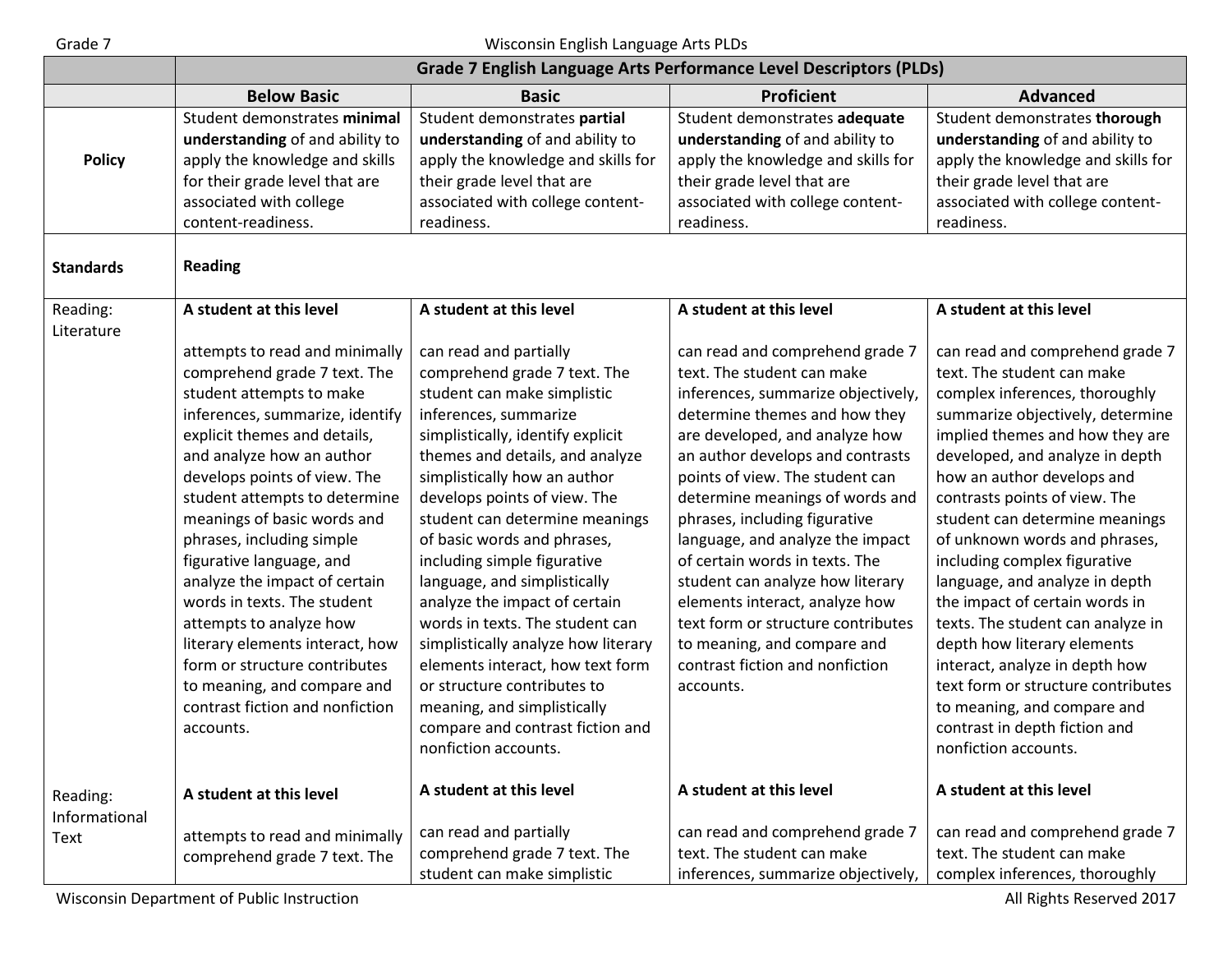## Grade 7 Wisconsin English Language Arts PLDs

|         | student attempts to make         | inferences, summarize, and          | and determine main ideas and        | summarize objectively, and           |
|---------|----------------------------------|-------------------------------------|-------------------------------------|--------------------------------------|
|         | inferences, summarize, and       | identify explicit main ideas and    | how they are developed. The         | determine implied main ideas and     |
|         | identify explicit main ideas and | details. The student can            | student can determine meanings      | how they are developed. The          |
|         | details. The student attempts    | determine meanings of basic         | of words and phrases, including     | student can determine meanings       |
|         | to determine meanings of basic   | words and phrases, including        | figurative and technical language,  | of unknown words and phrases,        |
|         | words and phrases, including     | simple figurative and technical     | and analyze the impact of word      | including complex figurative and     |
|         | simple figurative and technical  | language and simplistically         | choice within texts. The student    | technical language, and analyze in   |
|         | language, and analyze the        | analyze the impact of some words    | can determine point of view or      | depth the impact of word choice      |
|         | impact of some words within      | within texts. The student can       | purpose, analyze how the author     | within texts. The student can        |
|         | texts. The student attempts to   | determine point of view or          | distinguishes positions, and        | determine point of view or           |
|         | determine point of view or       | purpose and simplistically analyze  | analyze the interactions between    | purpose, analyze in depth how the    |
|         | purpose and analyze the          | the interactions between events     | events and ideas in texts. The      | author distinguishes positions,      |
|         | interactions between events      | and ideas in texts. The student can | student can analyze how text        | and analyze thoroughly the           |
|         | and ideas in texts. The student  | simplistically analyze how text     | structures contribute to ideas. The | interactions between events and      |
|         | attempts to analyze how text     | structures contribute to ideas. and | student can trace and evaluate      | ideas in texts. The student can      |
|         | structures contribute to ideas.  | can The student can simplistically  | arguments and claims in text,       | analyze in depth how text            |
|         | The student attempts to trace    | trace and evaluate arguments and    | assessing evidence. The student     | structures contribute to ideas. The  |
|         | and evaluate arguments and       | claims in text, generally assessing | can analyze how multiple authors    | student can trace and thoroughly     |
|         | claims in text. The student      | evidence. The student can           | shape their presentations of        | evaluate arguments and claims in     |
|         | attempts to analyze how          | simplistically analyze how multiple | information.                        | texts, assessing evidence. The       |
|         | multiple authors shape their     | authors shape their presentations   |                                     | student can analyze in depth how     |
|         | presentations of information.    | of information.                     |                                     | multiple authors shape their         |
|         |                                  |                                     |                                     | presentations of information.        |
|         |                                  |                                     |                                     |                                      |
|         | <b>Writing</b>                   |                                     |                                     |                                      |
|         |                                  |                                     |                                     |                                      |
| Writing | A student at this level          | A student at this level             | A student at this level             | A student at this level              |
|         |                                  |                                     |                                     |                                      |
|         | attempts to write simple         | can write simple argumentative,     | can write coherent                  | can write complex and skillful       |
|         | argumentative, informative,      | informative, and narrative pieces   | argumentative, informative, and     | argumentative, informative, and      |
|         | and narrative pieces that are    | that are basic for task, purpose,   | narrative pieces that are           | narrative pieces that are            |
|         | appropriate for task, purpose,   | and audience and that have          | appropriate for task, purpose, and  | appropriate for task, purpose, and   |
|         | and audience and that have       | simplistic organization, some       | audience and that have logical      | audience and that have               |
|         | organization, details, precise   | details, some precise language,     | organization, clear and relevant    | consistently logical organization,   |
|         | language, and appropriate        | and inconsistently appropriate      | supporting details, precise         | clear and relevant supporting        |
|         | style. The student attempts to   | style. The student can partially    | language, and appropriate style.    | details, effective precise language, |
|         | revise text by using basic       | revise text by using basic          | The student can revise text by      | and consistently appropriate style.  |
|         | language, conventions, and       | language, conventions, and          | using grade-appropriate language,   | The student can revise text          |
|         | techniques. The student          | techniques. The student can         | conventions, and techniques. The    | thoroughly using grade-              |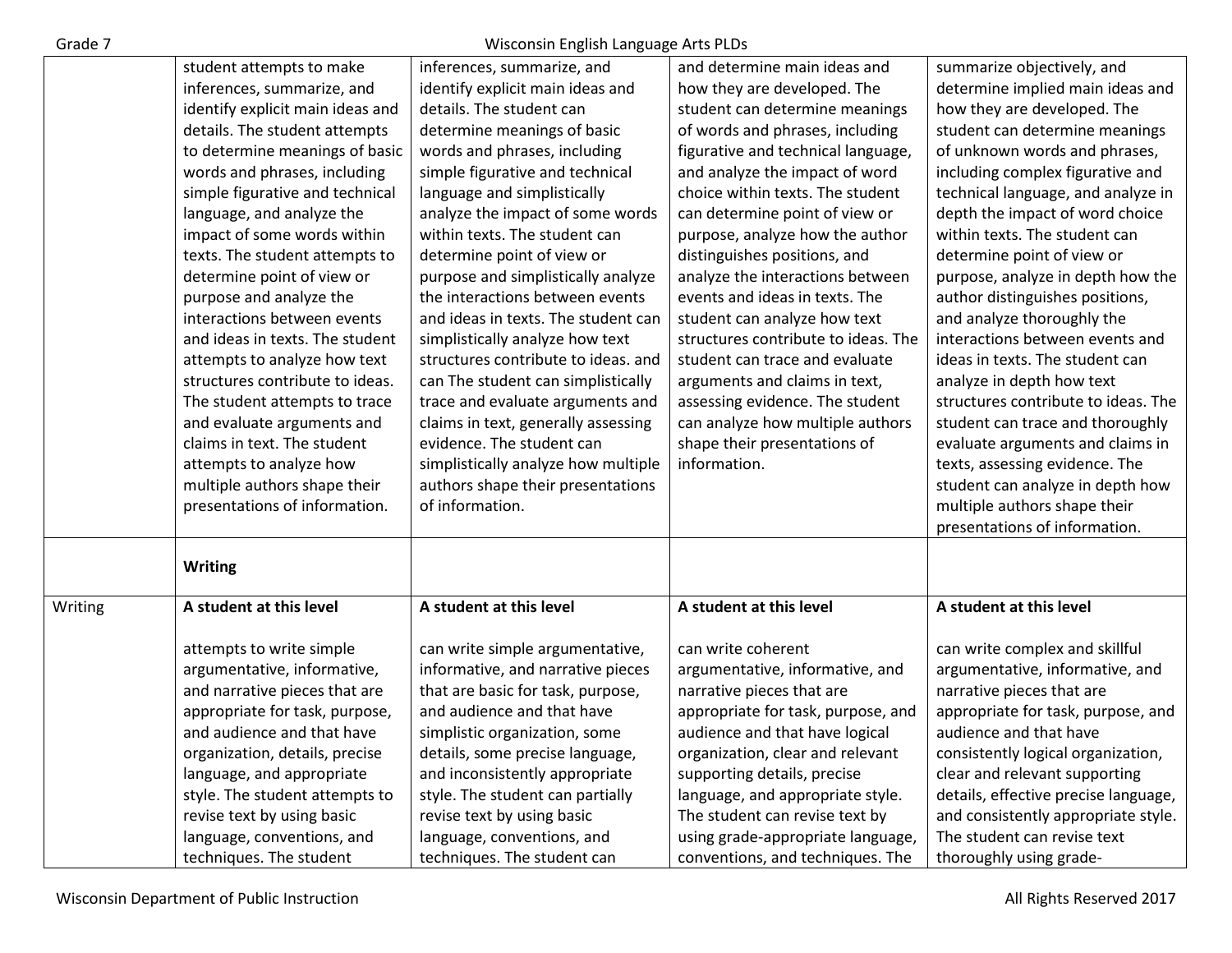| Grade 7  |                                                         | Wisconsin English Language Arts PLDs |                                                            |                                     |
|----------|---------------------------------------------------------|--------------------------------------|------------------------------------------------------------|-------------------------------------|
|          | attempts to conduct simple,                             | conduct simple, short research       | student can conduct short                                  | appropriate language,               |
|          | short research projects, using                          | projects, using sources to answer    | research projects, using several                           | conventions, and techniques. The    |
|          | sources to answer a question.                           | a question. The student can          | sources to answer a question. The                          | student can conduct well-           |
|          | The student attempts to gather                          | gather some relevant information     | student can gather relevant                                | developed, short research           |
|          | relevant information from                               | from sources, assess the             | information from sources, assess                           | projects, using several sources to  |
|          | sources, assess credibility and                         | credibility and accuracy of some     | credibility and accuracy of                                | answer a question. The student      |
|          | accuracy of sources, and                                | sources, and paraphrase some         | sources, and paraphrase                                    | can consistently gather relevant    |
|          | paraphrase information.                                 | information.                         | information.                                               | information from sources,           |
|          |                                                         |                                      |                                                            | consistently assess credibility and |
|          |                                                         |                                      |                                                            | accuracy of sources, and            |
|          |                                                         |                                      |                                                            | consistently paraphrase             |
|          |                                                         |                                      |                                                            | information.                        |
|          |                                                         |                                      |                                                            |                                     |
|          | Language                                                |                                      |                                                            |                                     |
| Language | A student at this level                                 | A student at this level              | A student at this level                                    | A student at this level             |
|          |                                                         |                                      |                                                            |                                     |
|          | attempts to demonstrate a                               | can demonstrate a basic              | can demonstrate command of the                             | can demonstrate a comprehensive     |
|          | basic command of the                                    |                                      |                                                            |                                     |
|          |                                                         | command of the conventions of        | conventions of standard English                            | command of the conventions of       |
|          | conventions of standard                                 | standard English grammar, usage,     | grammar, usage, capitalization,                            | standard English grammar, usage,    |
|          |                                                         | capitalization, punctuation, and     |                                                            | capitalization, punctuation, and    |
|          | English grammar, usage,<br>capitalization, punctuation, | spelling when writing. The student   | punctuation, and spelling when<br>writing. The student can | spelling when writing. The student  |
|          | and spelling when writing. The                          | can determine or clarify the         | determine or clarify the meaning                           | can determine or clarify the        |
|          | student attempts to determine                           | meaning of some unknown and          | of unknown and multiple-meaning                            | meaning of unknown and              |
|          | or clarify the meaning of some                          | multiple-meaning words and           | words and phrases as well as                               | multiple-meaning words and          |
|          | unknown and multiple-                                   | phrases as well as basic and         | figurative language, word                                  | phrases as well as complex          |
|          | meaning words and phrases, as                           | familiar figurative language, word   | relationships, and nuances in                              | figurative language, word           |
|          | well as basic and familiar                              | relationships, and nuances in        | meaning. The student can                                   | relationships, and nuances in       |
|          | figurative language, word                               | meaning. The student can             | accurately use grade-appropriate                           | meaning. The student can            |
|          | relationships, and nuances in                           | accurately use some grade-           | general academic and domain-                               | accurately use unfamiliar grade-    |
|          | meaning. The student attempts                           | appropriate general academic and     | specific words and phrases.                                | appropriate general academic and    |
|          | to use some grade-appropriate                           | domain-specific words and            |                                                            | domain-specific words and           |
|          | general academic and domain-                            | phrases.                             |                                                            | phrases.                            |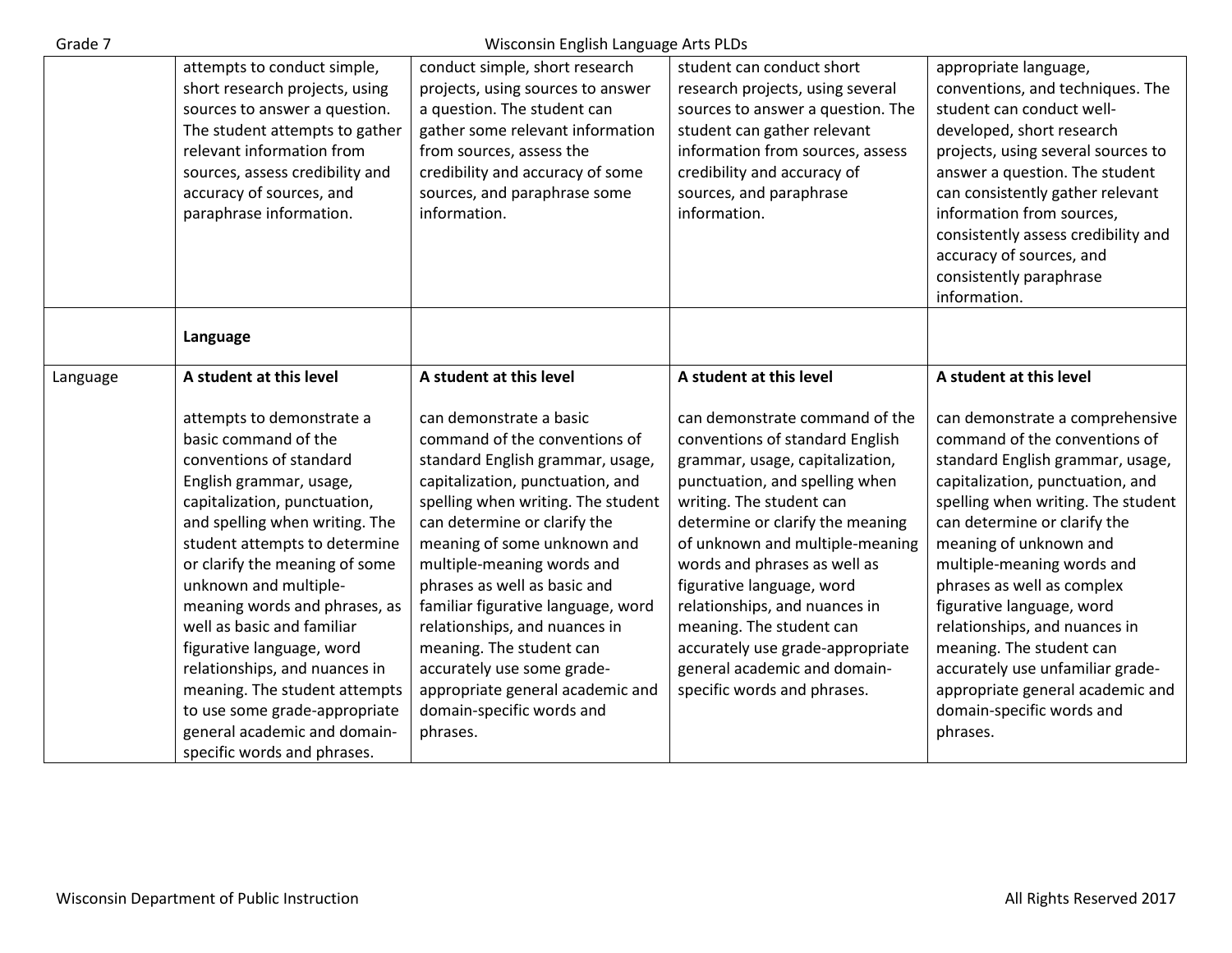|                  | Grade 8 English Language Arts Performance Level Descriptors (PLDs)                                                                                                                                                                                                                                                                                                                                                                                                                                                                                                                                                                                                                                                |                                                                                                                                                                                                                                                                                                                                                                                                                                                                                                                                                                                                                                                                                                                                                                                         |                                                                                                                                                                                                                                                                                                                                                                                                                                                                                                                                                                                                                                                                                                                |                                                                                                                                                                                                                                                                                                                                                                                                                                                                                                                                                                                                                                                                                                                                                                                                             |
|------------------|-------------------------------------------------------------------------------------------------------------------------------------------------------------------------------------------------------------------------------------------------------------------------------------------------------------------------------------------------------------------------------------------------------------------------------------------------------------------------------------------------------------------------------------------------------------------------------------------------------------------------------------------------------------------------------------------------------------------|-----------------------------------------------------------------------------------------------------------------------------------------------------------------------------------------------------------------------------------------------------------------------------------------------------------------------------------------------------------------------------------------------------------------------------------------------------------------------------------------------------------------------------------------------------------------------------------------------------------------------------------------------------------------------------------------------------------------------------------------------------------------------------------------|----------------------------------------------------------------------------------------------------------------------------------------------------------------------------------------------------------------------------------------------------------------------------------------------------------------------------------------------------------------------------------------------------------------------------------------------------------------------------------------------------------------------------------------------------------------------------------------------------------------------------------------------------------------------------------------------------------------|-------------------------------------------------------------------------------------------------------------------------------------------------------------------------------------------------------------------------------------------------------------------------------------------------------------------------------------------------------------------------------------------------------------------------------------------------------------------------------------------------------------------------------------------------------------------------------------------------------------------------------------------------------------------------------------------------------------------------------------------------------------------------------------------------------------|
|                  | <b>Below Basic</b>                                                                                                                                                                                                                                                                                                                                                                                                                                                                                                                                                                                                                                                                                                | <b>Basic</b>                                                                                                                                                                                                                                                                                                                                                                                                                                                                                                                                                                                                                                                                                                                                                                            | Proficient                                                                                                                                                                                                                                                                                                                                                                                                                                                                                                                                                                                                                                                                                                     | <b>Advanced</b>                                                                                                                                                                                                                                                                                                                                                                                                                                                                                                                                                                                                                                                                                                                                                                                             |
| <b>Policy</b>    | Student demonstrates minimal<br>understanding of and ability to<br>apply the knowledge and skills<br>for their grade level that are<br>associated with college<br>content-readiness.                                                                                                                                                                                                                                                                                                                                                                                                                                                                                                                              | Student demonstrates partial<br>understanding of and ability to<br>apply the knowledge and skills for<br>their grade level that are<br>associated with college content-<br>readiness.                                                                                                                                                                                                                                                                                                                                                                                                                                                                                                                                                                                                   | Student demonstrates adequate<br>understanding of and ability to<br>apply the knowledge and skills for<br>their grade level that are<br>associated with college content-<br>readiness.                                                                                                                                                                                                                                                                                                                                                                                                                                                                                                                         | Student demonstrates thorough<br>understanding of and ability to<br>apply the knowledge and skills for<br>their grade level that are<br>associated with college content-<br>readiness.                                                                                                                                                                                                                                                                                                                                                                                                                                                                                                                                                                                                                      |
| <b>Standards</b> | <b>Reading</b>                                                                                                                                                                                                                                                                                                                                                                                                                                                                                                                                                                                                                                                                                                    |                                                                                                                                                                                                                                                                                                                                                                                                                                                                                                                                                                                                                                                                                                                                                                                         |                                                                                                                                                                                                                                                                                                                                                                                                                                                                                                                                                                                                                                                                                                                |                                                                                                                                                                                                                                                                                                                                                                                                                                                                                                                                                                                                                                                                                                                                                                                                             |
| Reading:         | A student at this level                                                                                                                                                                                                                                                                                                                                                                                                                                                                                                                                                                                                                                                                                           | A student at this level                                                                                                                                                                                                                                                                                                                                                                                                                                                                                                                                                                                                                                                                                                                                                                 | A student at this level                                                                                                                                                                                                                                                                                                                                                                                                                                                                                                                                                                                                                                                                                        | A student at this level                                                                                                                                                                                                                                                                                                                                                                                                                                                                                                                                                                                                                                                                                                                                                                                     |
| Literature       | attempts to read and minimally<br>comprehend grade 8 text. The<br>student attempts to make<br>inferences, summarize, identify<br>explicit themes and their<br>development, and analyze how<br>differences in points of view<br>create effects. The student<br>attempts to determine<br>meanings of basic words and<br>phrases, including simple<br>figurative language, and<br>analyze the impact of word<br>choices on meaning. The<br>student attempts to analyze<br>how literary elements affect<br>meaning and how modern<br>works of fiction draw on<br>literary elements from older<br>works. The student attempts to<br>compare and contrast text<br>structures and analyze how<br>those structures affect | can read and partially<br>comprehend grade 8 text. The<br>student can make simplistic<br>inferences, summarize<br>simplistically, identify explicit<br>themes and their development,<br>and analyze simplistically how<br>differences in points of view<br>create effects. The student can<br>determine meanings of basic<br>words and phrases, including<br>simple figurative language, and<br>simplistically analyze the impact<br>of word choices on meaning. The<br>student can simplistically analyze<br>how literary elements affect<br>meaning and how modern works<br>of fiction draw on literary<br>elements from older works. The<br>student can simplistically compare<br>and contrast text structures and<br>simplistically analyze how those<br>structures affect meaning. | can read and comprehend grade 8<br>text. The student can make<br>inferences, summarize objectively,<br>determine themes and their<br>development and relationships to<br>literary elements, and analyze<br>how differences in points of view<br>create certain effects. The student<br>can determine meanings of words<br>and phrases, including figurative<br>language, and analyze the impact<br>of specific word choices on<br>meaning. The student can analyze<br>how literary elements affect<br>meaning and how modern works<br>of fiction draw on literary<br>elements from older works. The<br>student can compare and contrast<br>text structures and analyze how<br>those structures affect meaning. | can read and comprehend grade 8<br>text. The student can make<br>complex inferences, thoroughly<br>summarize objectively, determine<br>implied themes and their<br>development and relationships to<br>literary elements, and analyze in<br>depth how differences in points of<br>view can create certain effects.<br>The student can determine<br>meanings of unknown words and<br>phrases, including complex<br>figurative language, and analyze in<br>depth the impact of specific word<br>choices on meaning. The student<br>can analyze in depth how literary<br>elements affect meaning, and how<br>modern works of fiction draw on<br>literary elements from older<br>works. The student can compare<br>and contrast in depth text<br>structures and analyze in depth<br>how those structures affect |
|                  | meaning.                                                                                                                                                                                                                                                                                                                                                                                                                                                                                                                                                                                                                                                                                                          |                                                                                                                                                                                                                                                                                                                                                                                                                                                                                                                                                                                                                                                                                                                                                                                         |                                                                                                                                                                                                                                                                                                                                                                                                                                                                                                                                                                                                                                                                                                                | meaning.                                                                                                                                                                                                                                                                                                                                                                                                                                                                                                                                                                                                                                                                                                                                                                                                    |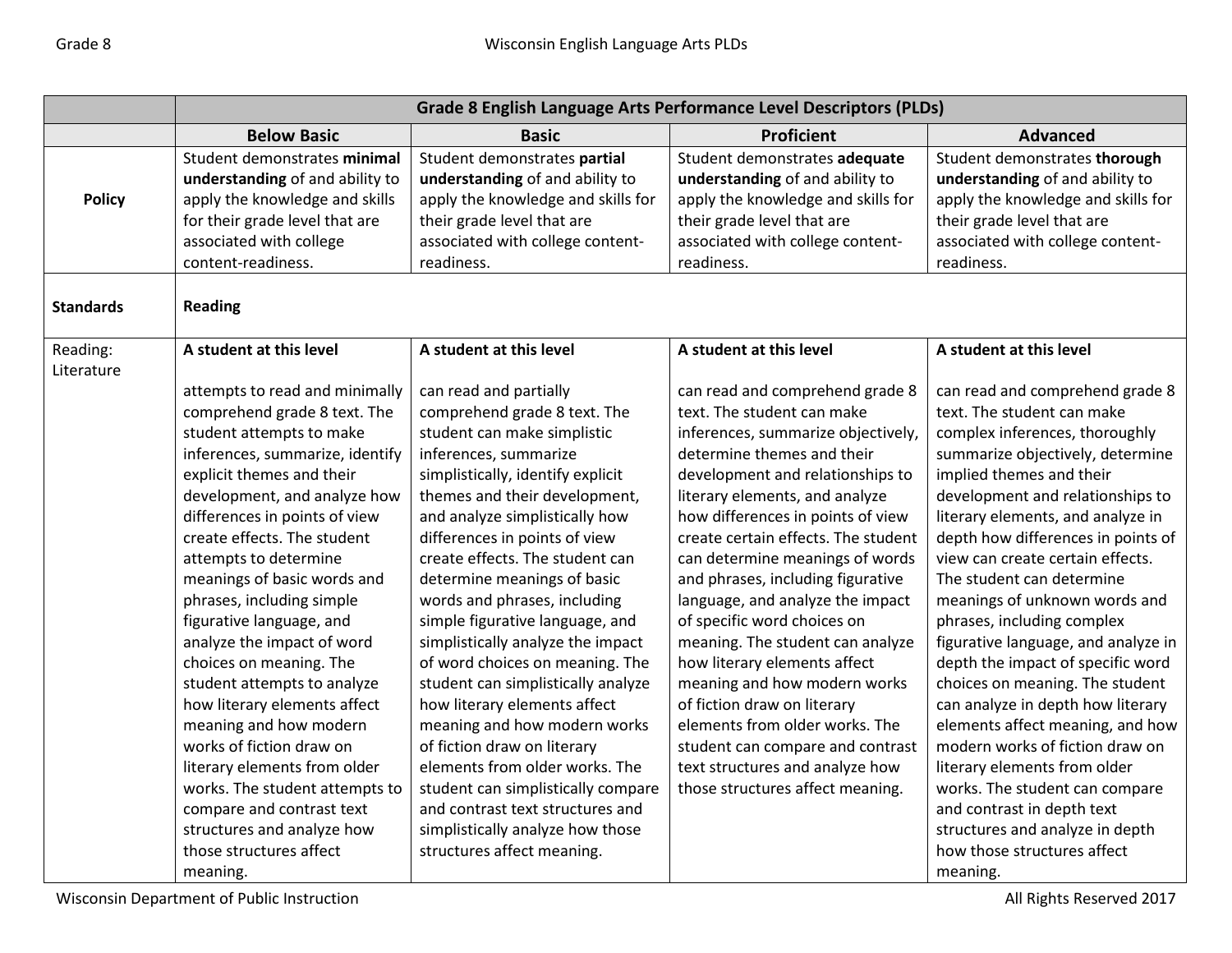$\mathbf{I}$ 

Т

|               | A student at this level          | A student at this level             | A student at this level            | A student at this level             |
|---------------|----------------------------------|-------------------------------------|------------------------------------|-------------------------------------|
| Reading:      |                                  |                                     |                                    |                                     |
| Informational | attempts to read and minimally   | can read and partially              | can read and comprehend grade 8    | can read and comprehend grade 8     |
| Text          | comprehend grade 8 text. The     | comprehend grade 8 text. The        | text. The student can make         | text. The student can make          |
|               | student attempts to make         | student can make simplistic         | inferences, summarize objectively, | complex inferences, thoroughly      |
|               | inferences, summarize, and       | inferences, summarize, and          | and determine main ideas and       | summarize objectively, and          |
|               | identify explicit main ideas and | identify explicit main ideas and    | how they are developed, including  | determine implied main ideas and    |
|               | details. The student attempts    | how they are developed. The         | their relationships to supporting  | how they are developed, including   |
|               | to determine meanings of basic   | student can determine meanings      | ideas. The student can determine   | their relationships to supporting   |
|               | words and phrases, including     | of basic words and phrases,         | meanings of words and phrases,     | ideas. The student can determine    |
|               | simple figurative and technical  | including simple figurative and     | including figurative and technical | meanings of unknown words and       |
|               | language, and analyze the        | technical language, and             | language, and analyze the impact   | phrases, including complex          |
|               | impact of some word choices      | simplistically analyze the impact   | of word choices on meaning. The    | figurative and technical language,  |
|               | on meaning. The student          | of some word choices on             | student can determine an author's  | and analyze in depth the impact of  |
|               | attempts to determine an         | meaning. The student can            | point of view and analyze how the  | word choices on meaning. The        |
|               | author's point of view and       | determine an author's point of      | author responds to conflicting     | student can determine an author's   |
|               | analyze how the author           | view and simplistically analyze     | viewpoints. The student can        | point of view and analyze in depth  |
|               | responds to conflicting          | how the author responds to          | analyze how a text makes           | how the author responds to          |
|               | information. The student         | conflicting information. The        | connections among ideas or         | conflicting viewpoints. The         |
|               | attempts to analyze how a text   | student can simplistically analyze  | events. The student can analyze    | student can analyze how a text      |
|               | makes connections among          | how a text makes connections        | the structure within texts and how | makes connections among ideas       |
|               | ideas or events. The student     | among ideas or events. The          | parts help to develop key          | or events. The student can analyze  |
|               | attempts to analyze the          | student can simplistically analyze  | concepts. The student can          | in depth the structure within texts |
|               | structure within texts and how   | the structure within texts and how  | evaluate arguments and claims in   | and how parts help to develop key   |
|               | parts help to develop key        | parts help to develop key           | text, assessing whether evidence   | concepts. The student can           |
|               | concepts. The student            | concepts. The student can           | is relevant or irrelevant. The     | evaluate in depth arguments and     |
|               | attempts to trace and evaluate   | simplistically evaluate arguments   | student can analyze how multiple   | claims in text, assessing whether   |
|               | arguments and claims in text.    | and claims in text, generally       | texts provide conflicting          | evidence is relevant or irrelevant. |
|               | The student attempts to          | assessing whether evidence is       | information.                       | The student can analyze in depth    |
|               | analyze how multiple texts       | relevant or irrelevant. The student |                                    | how multiple texts provide          |
|               | provide conflicting              | can simplistically analyze how      |                                    | conflicting information.            |
|               | information.                     | multiple texts provide conflicting  |                                    |                                     |
|               |                                  | information.                        |                                    |                                     |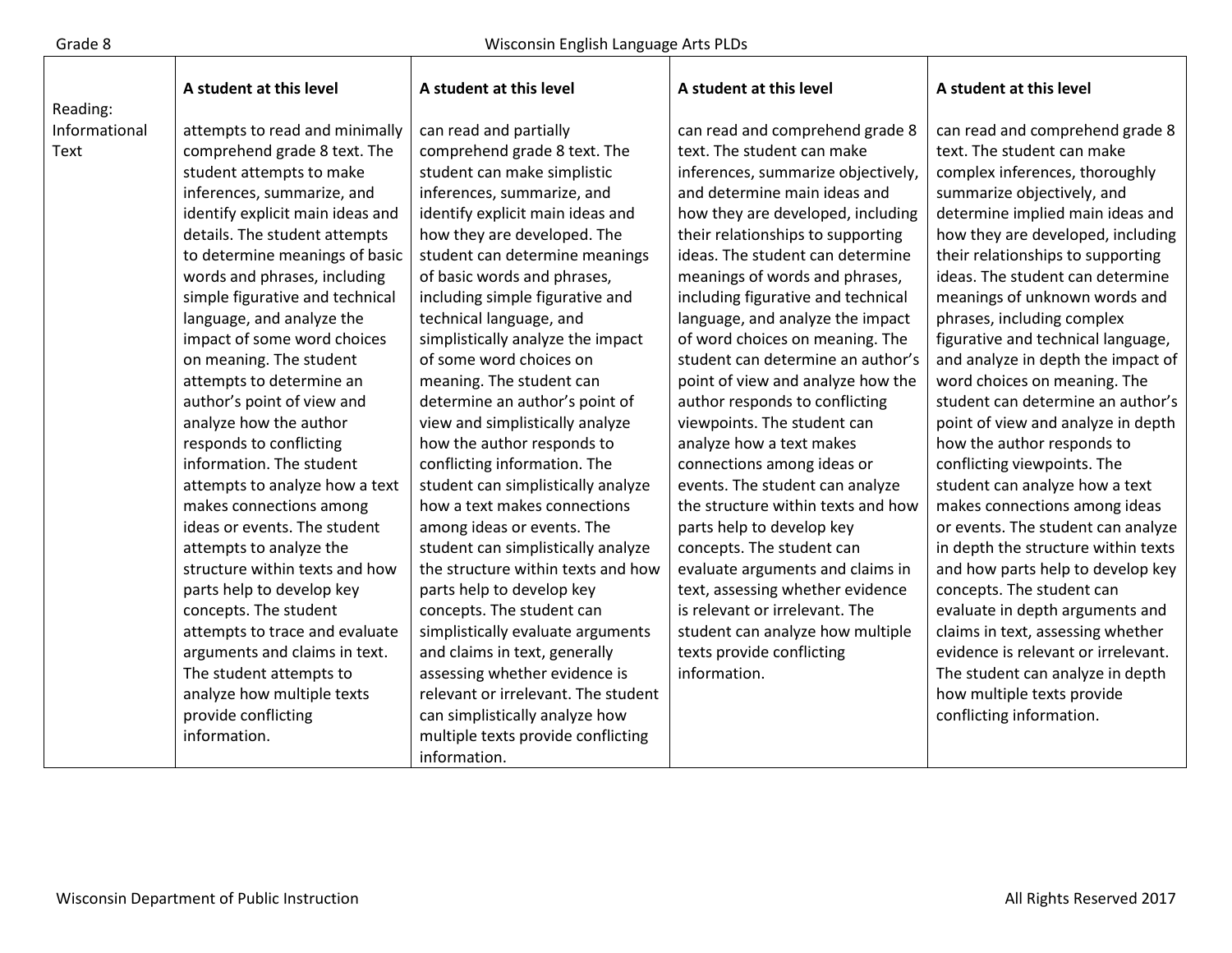|          | <b>Writing</b>                                                                                                                                                                                                                                                                                                                                                                                                                                                                                                                                                                                              |                                                                                                                                                                                                                                                                                                                                                                                                                                                                                                                                                                                                                   |                                                                                                                                                                                                                                                                                                                                                                                                                                                                                                                                                                                                                                 |                                                                                                                                                                                                                                                                                                                                                                                                                                                                                                                                                                                                                                                                                                                             |  |
|----------|-------------------------------------------------------------------------------------------------------------------------------------------------------------------------------------------------------------------------------------------------------------------------------------------------------------------------------------------------------------------------------------------------------------------------------------------------------------------------------------------------------------------------------------------------------------------------------------------------------------|-------------------------------------------------------------------------------------------------------------------------------------------------------------------------------------------------------------------------------------------------------------------------------------------------------------------------------------------------------------------------------------------------------------------------------------------------------------------------------------------------------------------------------------------------------------------------------------------------------------------|---------------------------------------------------------------------------------------------------------------------------------------------------------------------------------------------------------------------------------------------------------------------------------------------------------------------------------------------------------------------------------------------------------------------------------------------------------------------------------------------------------------------------------------------------------------------------------------------------------------------------------|-----------------------------------------------------------------------------------------------------------------------------------------------------------------------------------------------------------------------------------------------------------------------------------------------------------------------------------------------------------------------------------------------------------------------------------------------------------------------------------------------------------------------------------------------------------------------------------------------------------------------------------------------------------------------------------------------------------------------------|--|
| Writing  | A student at this level                                                                                                                                                                                                                                                                                                                                                                                                                                                                                                                                                                                     | A student at this level                                                                                                                                                                                                                                                                                                                                                                                                                                                                                                                                                                                           | A student at this level                                                                                                                                                                                                                                                                                                                                                                                                                                                                                                                                                                                                         | A student at this level                                                                                                                                                                                                                                                                                                                                                                                                                                                                                                                                                                                                                                                                                                     |  |
|          | attempts to write simple<br>argumentative, informative,<br>and narrative pieces that are<br>appropriate for task, purpose,<br>and audience and that have<br>organization, details, precise<br>language, and appropriate<br>style. The student attempts to<br>revise text by using basic<br>language, conventions, and<br>techniques. The student<br>attempts to conduct simple,<br>short research projects, using<br>sources to answer a question.<br>The student attempts to gather<br>relevant information from<br>sources, assess credibility and<br>accuracy of sources, and<br>paraphrase information. | can write simple argumentative,<br>informative, and narrative pieces<br>that are basic for task, purpose<br>and audience and that have<br>simplistic organization, some<br>details, some precise language,<br>and some appropriate style. The<br>student can partially revise text by<br>using basic language, conventions,<br>and techniques. The student can<br>conduct simple, short research<br>projects, using sources to answer<br>a question. The student can<br>gather some relevant information<br>from sources, assess credibility<br>and accuracy of some sources,<br>and paraphrase some information. | can write coherent<br>argumentative, informative, and<br>narrative pieces that are<br>appropriate for task, purpose, and<br>audience and that have logical<br>organization, clear and relevant<br>supporting details, precise<br>language, and appropriate style.<br>The student can revise text by<br>using grade-appropriate language,<br>conventions, and techniques. The<br>student can conduct short<br>research projects, using several<br>sources to answer a question. The<br>student can gather relevant<br>information from sources, assess<br>credibility and accuracy of<br>sources, and paraphrase<br>information. | can write complex argumentative,<br>informative, and narrative pieces<br>that are appropriate for task,<br>purpose, and audience and that<br>have consistently logical<br>organization, clear and relevant<br>supporting details, effective<br>precise language, and consistently<br>appropriate style. The student can<br>thoroughly revise text using<br>grade-appropriate language,<br>conventions, and techniques. The<br>student can conduct well-<br>developed, short research<br>projects, using several sources to<br>answer a question. The student<br>can consistently gather relevant<br>information from sources, assess<br>credibility and accuracy of<br>sources, and consistently<br>paraphrase information. |  |
|          | Language                                                                                                                                                                                                                                                                                                                                                                                                                                                                                                                                                                                                    |                                                                                                                                                                                                                                                                                                                                                                                                                                                                                                                                                                                                                   |                                                                                                                                                                                                                                                                                                                                                                                                                                                                                                                                                                                                                                 |                                                                                                                                                                                                                                                                                                                                                                                                                                                                                                                                                                                                                                                                                                                             |  |
| Language | A student at this level                                                                                                                                                                                                                                                                                                                                                                                                                                                                                                                                                                                     | A student at this level                                                                                                                                                                                                                                                                                                                                                                                                                                                                                                                                                                                           | A student at this level                                                                                                                                                                                                                                                                                                                                                                                                                                                                                                                                                                                                         | A student at this level                                                                                                                                                                                                                                                                                                                                                                                                                                                                                                                                                                                                                                                                                                     |  |
|          | attempts to demonstrate a<br>basic command of the<br>conventions of standard<br>English grammar, usage,<br>capitalization, punctuation,<br>and spelling when writing. The<br>student attempts to determine<br>or clarify the meaning of some<br>unknown and multiple-<br>meaning words and phrases as                                                                                                                                                                                                                                                                                                       | can demonstrate a basic<br>command of the conventions of<br>standard English grammar, usage,<br>capitalization, punctuation, and<br>spelling when writing. The student<br>can determine or clarify the<br>meaning of some unknown and<br>multiple-meaning words and<br>phrases as well as basic and<br>familiar figurative language, word                                                                                                                                                                                                                                                                         | can demonstrate command of the<br>conventions of standard English<br>grammar, usage, capitalization,<br>punctuation, and spelling when<br>writing. The student can<br>determine or clarify the meaning<br>of unknown and multiple-meaning<br>words and phrases as well as<br>figurative language, word<br>relationships, and nuances in                                                                                                                                                                                                                                                                                         | can demonstrate a comprehensive<br>command of the conventions of<br>standard English grammar, usage,<br>capitalization, punctuation, and<br>spelling when writing. The student<br>can determine or clarify the<br>meaning of unknown and<br>multiple-meaning words and<br>phrases as well as complex<br>figurative language, word                                                                                                                                                                                                                                                                                                                                                                                           |  |

Wisconsin Department of Public Instruction **All Rights Reserved 2017** All Rights Reserved 2017